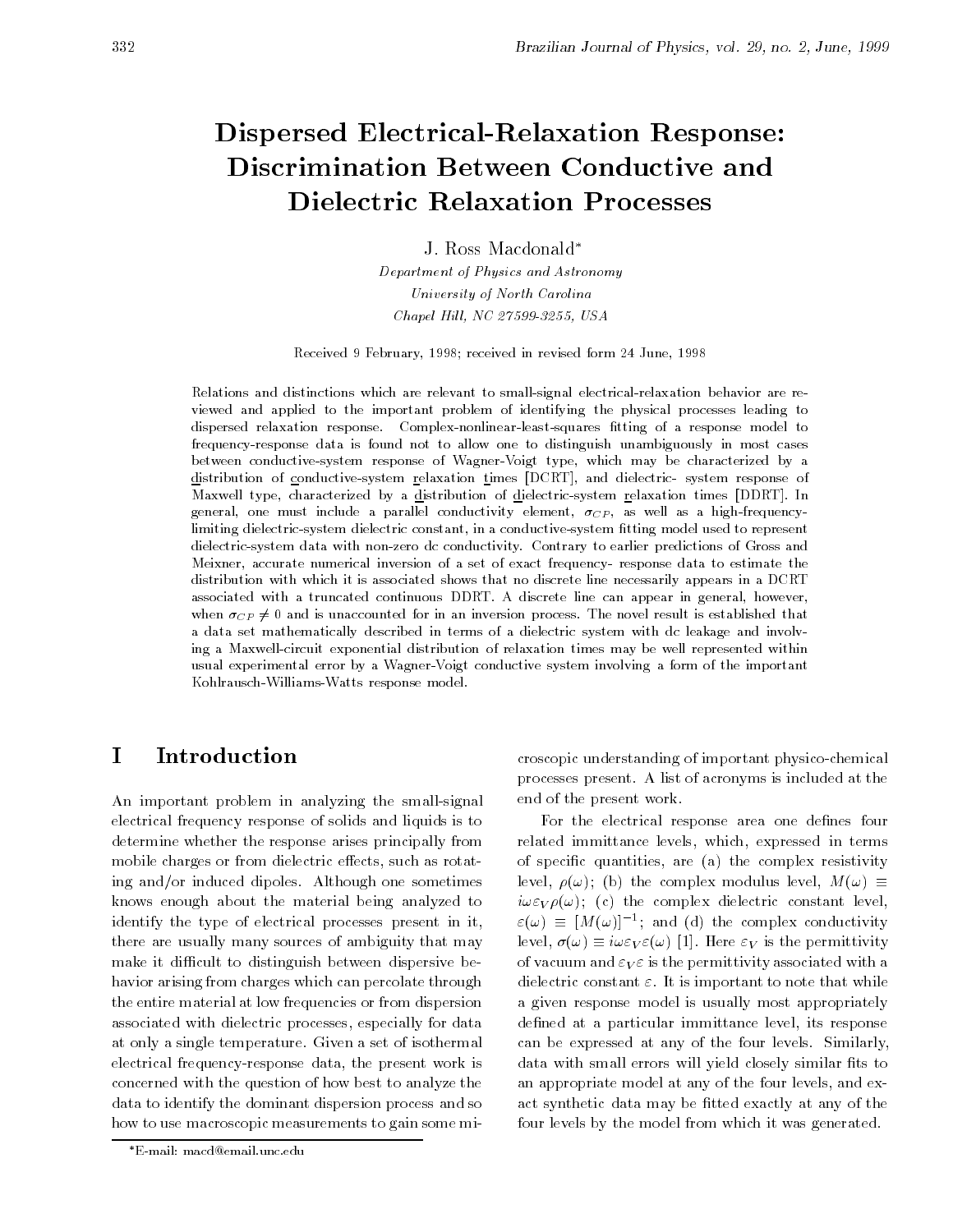Consider first frequency-response data that are obtained from measurements on a pure dielectric material, one with no intrinsic dc conduction but with dispersed ac relaxation response associated with dipole rotation. Although one can never extend measurements to such low frequencies that the complete absence of any dc conduction can be absolutely established, in practice if no traces of such conduction appear in the data at the lowest practical frequencies, it will be an adequate approximation to ignore the possibility of dc conduction when analyzing the data. One would then conclude that impurity and surface-leakage conduction are negligible and that intrinsic conduction of charged entities involves so large a band gap that it too is negligibly small at measurement temperatures of interest. We are then dealing, for all practical purposes, with pure dielectric dispersion response, denoted herein by dielectric-system dispersion [DSD].

Much experimental data of DSD type do show, however, some apparent dc conduction effects in the available frequency range. If such conduction is not itself dispersed and does not exhibit the same type of temperature dependence as does the peak dielectric loss frequency, it is unlikely to arise from the same processes as the DSD part of the response. Such combined response may be defined as full DSD.

There is, however, another important possibility. Suppose that, alternatively, there is no DSD present, but only a high-frequency-limiting dielectric constant,  $\varepsilon_{D\infty}$ , frequency-independent over the measurement range. The material can still, nevertheless, involve dc conduction and show dispersion arising from the hindered motion of mobile, charged monopoles, such as ions. In this case, it is reasonable to expect that the dc conductivity is an intrinsic part of the full dispersive response, so that the dc conductivity and the peak loss frequency of the imaginary part of the complex resistivity show the same or nearly the same, possibly thermally activated, thermal response [2,3]. We may define such behavior, exclusive of  $\varepsilon_{D\infty}$  as pure conductive-system dispersion [CSD], and that with the always present  $\varepsilon_{D\infty} > 1$  as full CSD.

Although a material involving only pure DSD will approach zero conductivity at limiting low frequencies [2,3], interestingly, in this dielectric case a non-zero lowfrequency limiting resistivity is present and is consistent with zero limiting conductivity: i.e., no dc conduction [4]. In the most difficult discrimination situations, one might wish to distinguish between a dispersed conductive system with completely blocking electrodes and a dispersed dielectric system without dc leakage, or between a CSD situation without completely blocking electrodes and a pure dielectric system with dc leakage resistance. In the present work, the second of these possibilities, one which often arises in practice, will be emphasized.

We shall deal both with the frequency response directly and with the distributions of relaxation/retardation times [DRT] associated with CSD and DSD behavior. Although the distinction between relaxation and retardation times is useful for mechanical systems [5-9], it is of lesser importance for dielectric systems [10], and here we shall often denote either a distribution of conductive-system relaxation times [DCRT] or a distribution of dielectric-system relaxation imes [DDRT] by DRT. Then, just as it is important to define in the mechanical response area distributions of retardation times and distributions of relaxation times, and their inter-relationships, a subject pioneered by Bernhard Gross [5-9], it is appropriate in the electrical response area to consider both a DCRT and a DDRT and their interrelations.

But here a crucial distinction needs to be emphasized. Given a set of electrical frequency-response data, whether arising from CSD or from DSD, it is often possible to derive signicant estimates of both a DCRT and a DDRT from the data. In such cases, further information is required to decide whether the data involve CSD or DSD. Nevertheless, estimating both a DCRT and a DDRT from a data set can often help one throw useful light on the discrimination problem mentioned above, especially since it is now possible to derive good estimates of the DRTs associated with a given temporal- or frequency-response data set. Although such estimation is generally an ill-posed inversion process, recent work shows how high-resolution results may be obtained from data which involve small or zero errors [2,4,11].

In the past there has been considerable discussion about whether measured electrical response should be analyzed in terms of parallel processes (Maxwell systems) or series (serial) ones (termed Voigt or Wagner systems) [e.g., 1,12-15]. The present work addresses this question both implicitly and explicitly. At least formally, all such processes may be expressed in terms of DRTs, either discrete or continuous. Elemental Maxwell response, best defined at the dielectric constant level, involves M combinations of a resistor and capacitor in series (representing energy dissipation and storage, with each series combination defining a relaxation time) all in parallel [9]. When  $M \rightarrow \infty$  and differential elements are used, the resulting discrete DDRT becomes continuous. Such elemental Maxwell response leads to no dc conduction. In contrast, an elemental Wagner-Voigt system is the dual of the Maxwell one and involves M combinations of a resistor and capacitor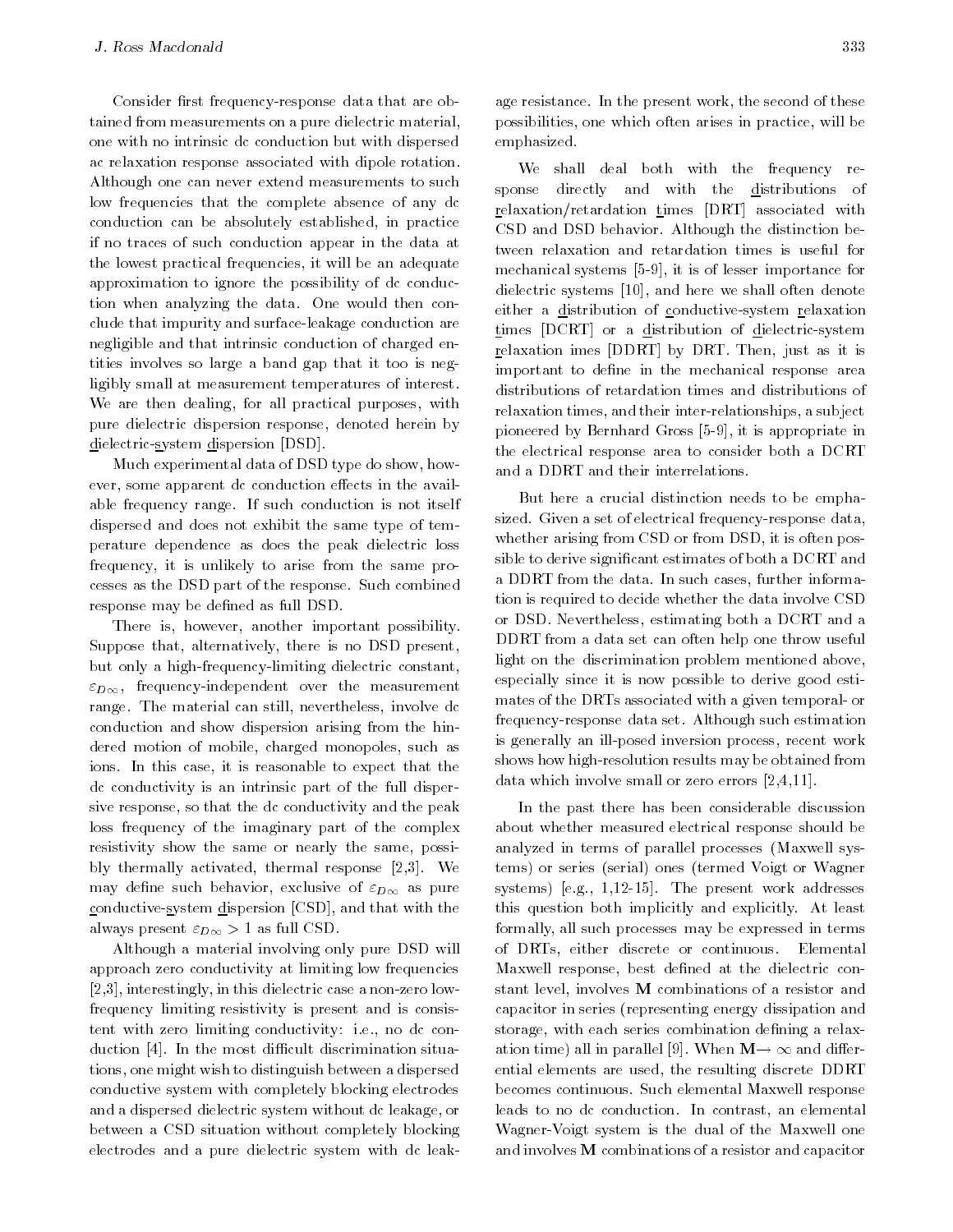in parallel, all in series, thus leading to a DCRT and to non-zero dc conduction. It is often called a Voigt circuit and is most sensibly defined at the complex resistivity level. One can also describe dispersed relaxation response in terms of M hierarchical RC elements (equivalently: ladder networks, transmission lines, or discrete continued-fraction expressions). These responses may involve a transmission line with either zero or non-zero dc conduction [9,13].

Complete electrical response involving one of the above systems requires that a parallel leakage resistor be added if needed to those systems with no dc conductance and that a parallel capacitance, representing limiting high-frequency dielectric response al ways be present; the corresponding dielectric constant is  $\varepsilon_{D\infty}$ . Further, for a conducting system a non-zero high- frequency-limiting series resistor may be required [16], as well as a separate parallel conductance when a CSD model is used to fit leaky DRT response (see Section III-B below).

When one converts the full discrete-element Voigt model used for viscoelastic response [7] to an electrical equivalent circuit, one finds that it includes both a capacitor and a resistor in series with elemental Voigt response. Although it might be possible to fit CSD response with such a circuit if a resistor, representing dc conduction, were added in parallel with it, such a resistor would not be an integral part of the dispersed response model. Thus, the series capacitor is inappropriate for conducting systems with intrinsic non-zero dc conductivity and so must be removed, and the capacitance associated with  $\varepsilon_{D\infty}$  must be added in parallel with the rest of the circuit. The resulting complete Voigt electrical response model, made up of discrete or continuous Voigt response elements with a possible resistor in series with them, all in parallel with the  $\varepsilon_{D\infty}$ capacitance and a possibly-present independent parallel resistor, has not been previously considered. But there is substantial evidence that such a response model without the parallel resistor is appropriate for analyzing CSD data [2-4].

Although general dispersive response may involve both CSD and simultaneously present DSD [17,18], we shall follow common usage here and consider only the presence of dispersion of one or the other type. The ac behavior of CSD systems has often in the past been represented by DDRT response instead of by probablymore-appropriate DCRT response [e.g., 12,14,15,19-22]. While it is relatively straightforward to identify thermally activated CSD response (even with blocking electrodes) and pure dielectric response (no dc conductivity), it is more difficult to discriminate between conductive and dielectric dispersion for other situations where only data at a single temperature are available.

Let us use the subscript n, with  $n = D$  to designate DSD response and/or fitting involving a DDRT-type model, and  $n = C$  to designate CSD response and/or fitting involving a DCRT model. It proves convenient to further define two types of DCRT models (with  $n =$ C0 or C1, or just  $n = 0$  or 1 in the following), whose responses we shall denote by CSD0 or CSD1. The important distinction between these two response types is discussed below.

#### II Some general response relations

Define  $U_n$  as an unnormalized measured or model quantity of interest, such as a complex resistivity or complex dielectric constant. It is mathematically convenient to express the normalized form of  $U_n$ ,  $I_n$  in terms of a DRT, say  $g_n(\tau)$ . Let  $x \equiv \tau/\tau_{\text{on}}$ , where  $\tau_{\text{on}}$  is a characteristic response time of the fitting model, and define  $y \equiv \ln(x)$ . We may now write [1,2,4,23]

$$
I_n(\omega) \equiv \frac{U_n(\omega) - U_n(\infty)}{U_n(0) - U_n(\infty)} = \int_0^\infty \frac{G_n(x)dx}{[1 + i\omega \tau_{\text{on}} x]} = \int_{-\infty}^\infty \frac{F_n(y)dy}{[1 + i\omega \tau_{\text{on}} \exp(y)]},\tag{1}
$$

d

 $\mathbf{I}$ 

where

$$
U_n(\omega) = U'_n(\omega) + i\delta_n U''_n(\omega), \qquad (2)
$$

and thus

$$
I_n(\omega) = I'_n(\omega) + i\delta_n I''_n(\omega), \qquad (3)
$$

It is important to emphasize that the choice  $n = D$ specifies that the  $U_D$  response of Eq. (1) is that of the complex dielectric constant  $\varepsilon(\omega)$  (or corresponding complex capacitance) and involves a distribution of dielectric-system relaxation times, a DDRT. On the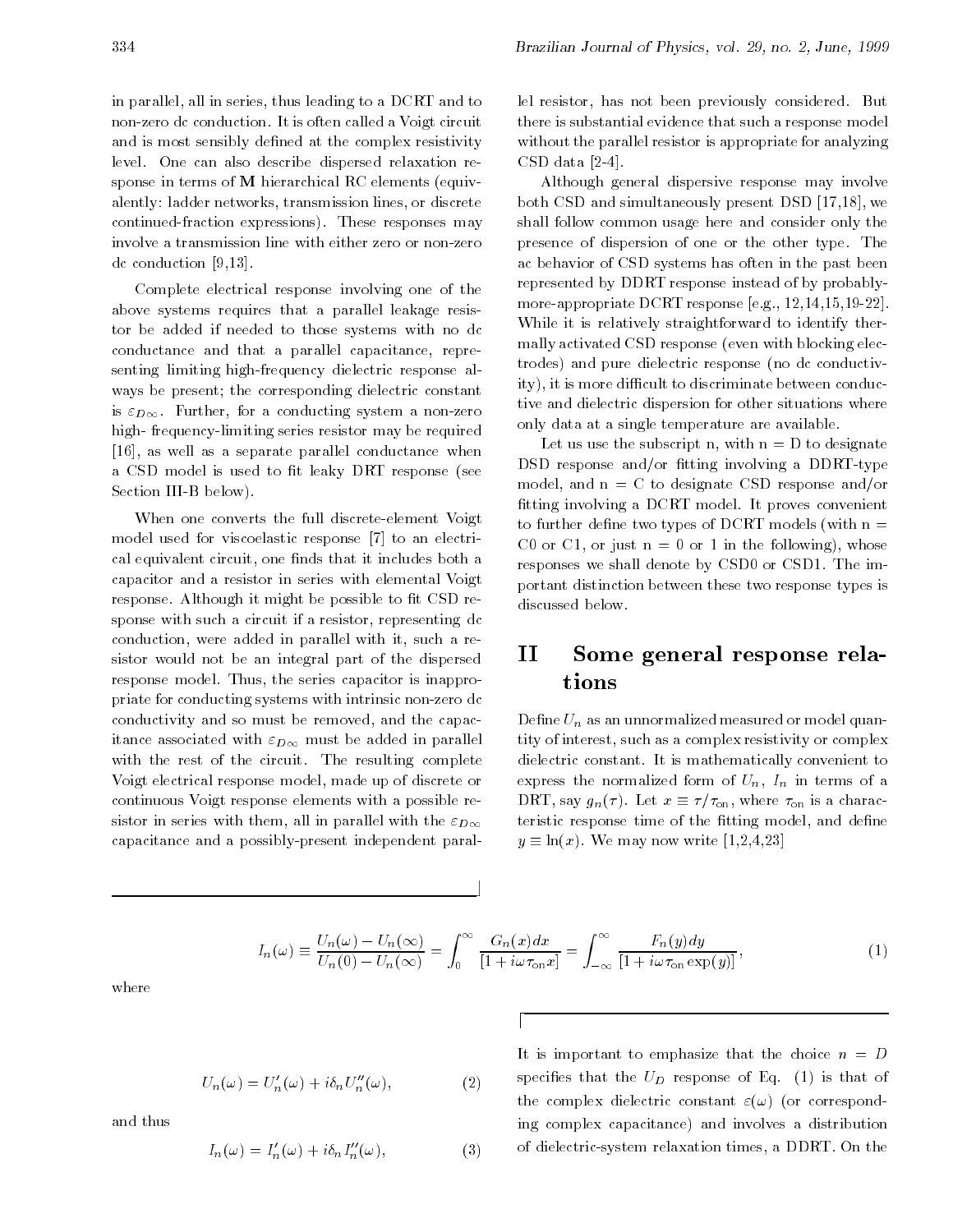other hand, the choices  $n = 0$  and  $n = 1$  specify response at the complex resistivity  $\rho(\omega)$  (or impedance) level and thus involve, through  $G_0$  and  $G_1$ , distributions of conductive-system relaxation times, DCRTs. We follow the usual sign conventions and set the quantities  $\delta_0$ and  $\delta_1$  in Eqs. (2) and (3) equal to 1 and  $\delta_D$  equal to  $-1.$ 

Conservation of probability leads to the relations  $G_n(x) \equiv \tau_{\text{on}} g_n(\tau)$  and  $F_n(y) \equiv x G_n(x)$ . The  $F_n$  form, which may be simply related to a distribution of activation energies [24], is particularly appropriate for nu merical quadrature. Here the DRTs are normalized, so  $I_n(0) = 1$  and  $I_n(\infty) = 0$ , as indicated above. Sometimes, one needs to deal with a cut-off distribution [2,25]. Then the limits of the integrals above may be changed from 0 to  $\infty$  to  $x_{\min}$  to  $x_{\max}$ , and from - $-\infty$  to  $\infty$  to  $y_{\min}$  to  $y_{\max}$ .

The dimensionless moments of a general normalized DRT,  $G_n(x)$ , may be expressed as

$$
\langle x^m \rangle_n \equiv \int_0^\infty x^m G_n(x) dx, \tag{4}
$$

with  $m$  an integer. Then, for example, the average relaxation time for the distribution is  $\langle \tau \rangle_{n} = \tau_{on} \langle \tau \rangle$   $x >_n$ .

For CSD response, we set  $U_n(\omega) = \rho_{C_n}(\omega)$  with n  $= 0$  or 1, and define  $\Delta \rho_{Cn} \equiv \rho_{Cn}(0) - \rho_{Cn}(\infty)$ . Herein  $\rho_{C_{\infty}} \equiv \rho_{C_n}(\infty)$  will be taken zero since it usually cannot be distinguished from zero when fitting CSD data [2-4,23]. Also define  $\rho_{Con} \equiv \rho_{Cn}(0)$ . Recent work [2,23] has shown that for CSD response associated with a single DRT, e.g.,  $G_n(x)$ , limiting dielectric constant contributions arising solely from CSD are

$$
\varepsilon_{C\infty n} \equiv \varepsilon_{\tau n} / \langle x^{-1} \rangle_n \tag{5}
$$

and

$$
\varepsilon_{Con} \equiv \varepsilon_{\tau n} < x >_{n} \tag{6}
$$

where in the general case

$$
\varepsilon_{\tau n} \equiv \tau_{on} \Delta \rho_{Cn} / [\varepsilon_v (\rho_{Con})^2]. \tag{7}
$$

For  $n = 1$  with  $\rho_{C\infty} = 0$ , we obtain

$$
\varepsilon_{C\infty 1} \equiv \tau_{o1}/(\varepsilon_v \rho_{C01} < x^{-1} >_1). \tag{8}
$$

The temporal relaxation function,  $\phi_n(t)$ , corresponding to the frequency response of Eq. (1) may be expressed as [2]

$$
\phi_n(t) = \int_0^\infty G_n(x) \exp(-t/\tau_{on} x) dx = \int_{-\infty}^\infty F_n(y) \exp\left\{-\left(t/\tau_{on}\right)e^{-y}\right\} dy.
$$
\n(9)

d

l a

The Kohlrausch-Williams-Watts [KWWl response model [26], one which has been derived from various physical assumptions and found to represent a large body of data quite well [2,3,13,23], involves fractional exponential time behavior for  $n = 0$  or D (but not for  $n = 1$  [25]) and may be written as

$$
\phi_n(t) = \exp[-(t/\tau_{on}^{\beta_n})], \ \ 0 < \beta_n \le 1. \tag{10}
$$

Although there is no closed-form expression available for KWW frequency response with arbitrary  $\beta_n$ , such response can be calculated numerically with very high accuracy and is available in fitting models incorporated in the free LEVM complex-nonlinear-least-squares computer program [11,27] for all three values of  $n$ . These KWW models will be designated by KWWn.

For full CSD response  $(n = 0 \text{ or } 1)$  involving the Voigt circuit, and therefore associated with a DCRT, Eq. (1) may be rewritten at the complex resistivity level as

$$
\rho_{Cn}(\omega) = \rho_{C\infty} + \Delta \rho_{Cn} I_n(\omega), \qquad (11)
$$

not including the effect of a necessary  $\varepsilon_{D\infty}$  contribution. For DSD response  $(n = D)$  involving the full Maxwell circuit, and therefore associated with a DDRT, we set  $U_D(\omega) = \varepsilon_D(\omega)$ , the complex dielectric constant, and obtain

$$
\varepsilon_D(\omega) = \varepsilon_{D\infty} + \Delta \varepsilon_D I_D(\omega) + (\sigma_{D0}/i\omega \varepsilon_V), \qquad (12)
$$

where  $\Delta \varepsilon_D = \varepsilon_D(0) - \varepsilon_D(\infty)$ ,  $\varepsilon_{D\infty} \equiv \varepsilon_D(\infty)$ , and  $\sigma_{D\circ}$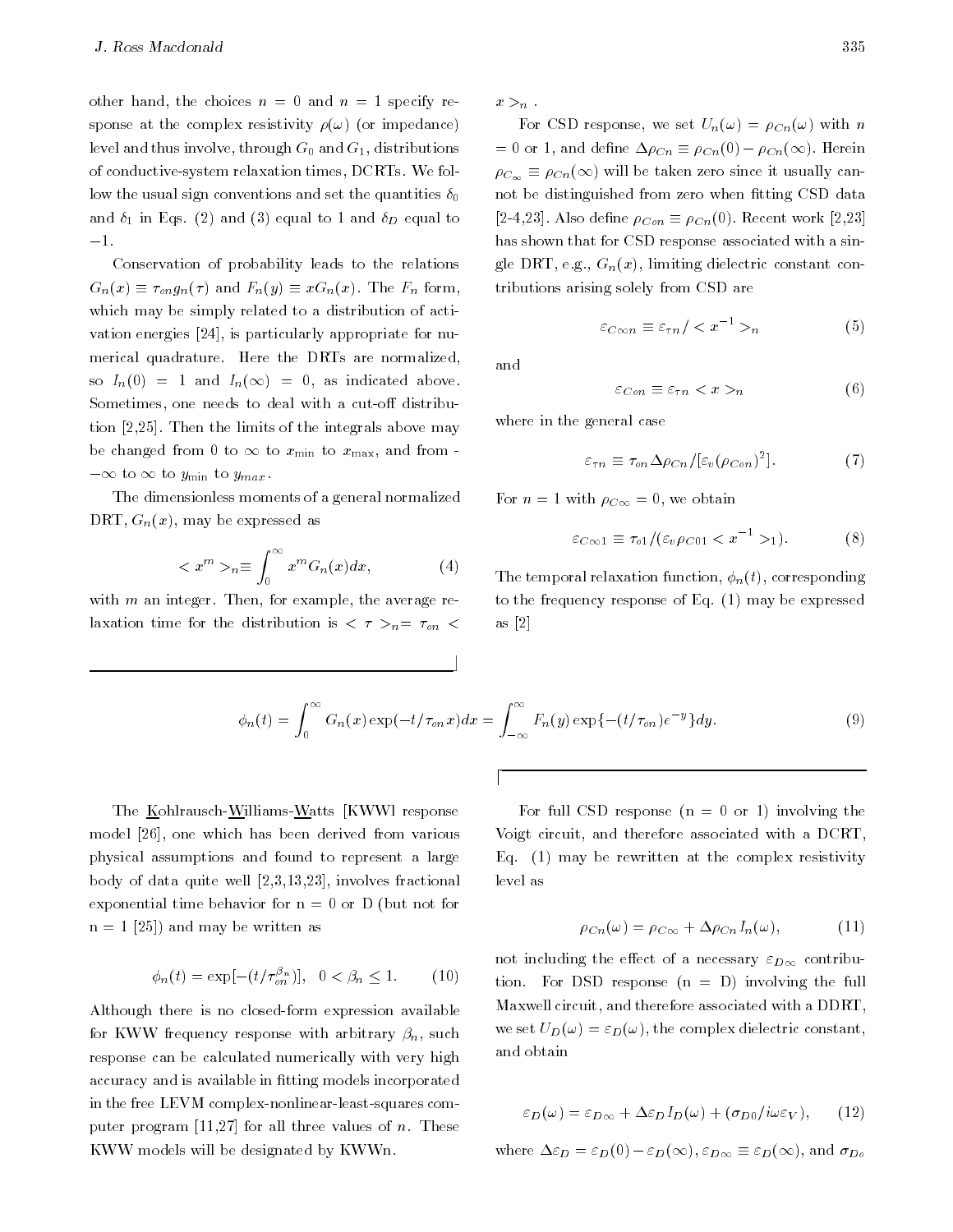is a possibly-present dc leakage conductivity, also designated as  $\sigma_0$ .

What is the difference between CSD0 and CSD1 behavior? Suppose that we are dealing with a particular form of the DRT  $G<sub>o</sub>(x)$ , perhaps that associated with KWW0 response and often of the same form as  $G_D(x)$ . Then the corresponding  $G_1(x)$  to use in Eq. (1) to obtain KWW1 response is defined as the normalized form of  $xG_{\varrho}(x)$  [2,23]. It follows from Eq. (1) that

$$
G_1(x) = xG_o(x) / \langle x \rangle_o, \tag{13}
$$

and one finds that  $\langle x^{-1} \rangle_1 = 1/\langle x \rangle_0$ , where the same parameter values must be used in these relations. Thus, one must use  $\tau_{0} = \tau_{0}$  and  $\beta_1 = \beta_0$  in defining the KWW1 response which derives from KWW0. But note that CSD fitting of data with these separate models will yield different parameter estimates  $[2,3,23]$ .



Figure 1. Complex plane plots of exact, normalized KWW frequency response. Curves  $I_1$  and  $I_0$  illustrate direct KWW1 and KWW0 complex resistivity response (solid lines), and  $I_{1D}$  and  $I_{0D}$  show corresponding curves calculated by transforming the KWW data to the complex dielectric constant level and subtracting dc conductivity effects (dashed lines). The arrow shows the direction of increasing frequency.

Figure 1 presents complex plane plots of  $I_n$  for  $n=0$ and 1, results which demonstrate some of the differences between exact KWW0 and the corresponding KWW1 model response. Because of the presence of the xfactor in  $G_1(x)$ , it yields response much closer to singlerelaxation-time Debye response than does KWW0 when  $\beta_1 = \beta_0$ , the present choice. Now when complex- $\rho$ level data (calculated as in Eq. (11) with  $\rho_{C\infty} = 0$ using the KWWn form of  $G_n(x)$  are transformed to the complex  $\varepsilon$  level, one can represent the results using Eq. (12). Then it is straightforward to use LEVM to remove the effects of  $\varepsilon_{D\infty}$  and  $\sigma_{D\sigma}$  from the data in order to obtain the effective  $I_D$  response associated with the original CSD data. To do so, we use the value of  $\Delta \rho_{Cn} = \rho_{C0n}$  employed in generating the data, calculate  $\sigma_{D0} = 1/\rho_{C0n}$  and set the  $\varepsilon_{D\infty}$  in Eq. (12) equal to the value of  $\varepsilon_{C\infty n}$  calculated using Eq. (5), when the original  $\rho(\omega)$  data were generated with  $\varepsilon_{C\infty} = 0$ . It turns out that  $\varepsilon_{C\infty}$  is zero for data involving a DCRT without high-frequency cutoff, but not  $\varepsilon_{C\infty 1}$ . Because the data were originally of CSD type, the resulting  $I_D$ curves are denoted by  $I_{1D}$  and  $I_{0D}$ . It is surprising that although the  $I_1$  and  $I_0$  curves are so different, those for  $I_{1D}$  and  $I_{0D}$  are quite similar.

#### IIIDirect data fitting

#### A. CSD-type data

We shall start with exact synthetic CSD1 KWWl data generated using Eq. (11), with  $I_1(\omega)$  set equal to the KWW1 model, and with parameter values the same as or close to those obtained with earlier KWW1 fitting of actual 321 K  $Na<sub>2</sub>O-3SiO<sub>2</sub>$  data with electrode effects eliminated  $[4,23]$ . The resulting CSD1 parameters are  $\rho_{C01} = 1.45 \times 10^{\circ}$  M-cm,  $\tau_{01} = 0.001s$ , and  $\beta_1 = 0.425$ . No  $\epsilon_{\infty}$  value was initially included, and  $\rho_{C\infty}$  was taken zero, in accordance with the results of earlier fits of the original data. The above values led to  $\langle x^{-1} \rangle_{1} \approx 0.3526, \langle x \rangle_{1} \approx 12.91, \epsilon_{C01} \approx 100.57$ , and  $\epsilon_{C\infty 1} \simeq 22.09$ , using Eqs. (4) through (8). These KWW1 values are summarized in row A of Table 1, where  $\sigma_{C0} \equiv (\rho_{C01})^{-1}$ . In this table  $S_F$  is the relative standard deviation of a fit, the standard deviation of the relative residuals. The synthetic data extended over the range  $0.01 \leq \omega \leq 10^{10}$  radians/s with 10 points per decade evenly spaced on a logarithmic scale. All the complex-nonlinear-least-squares fits of lines  $B, C$ , E, and F, and the fits discussed later, involved proportional weighting and used the LEVM V. 7.1 program [27].

Next, the complex- $\rho$ -level data of line A were transformed to the complex dielectric constant level, as denoted by the designation KWWID in row B. The fit results of lines B, C, E, and F were obtained using Eq. (12). Here, all the values shown in these lines are direct fit estimates with very small relative standard deviations (not shown). The  $I_D(\omega)$  model function in this equation was the KWW expression for lines B and E, as specied by the -K part of KWWlD-K and was the exponential distribution of relaxation times [EDRT] model for lines C and F, where -E appears. Although it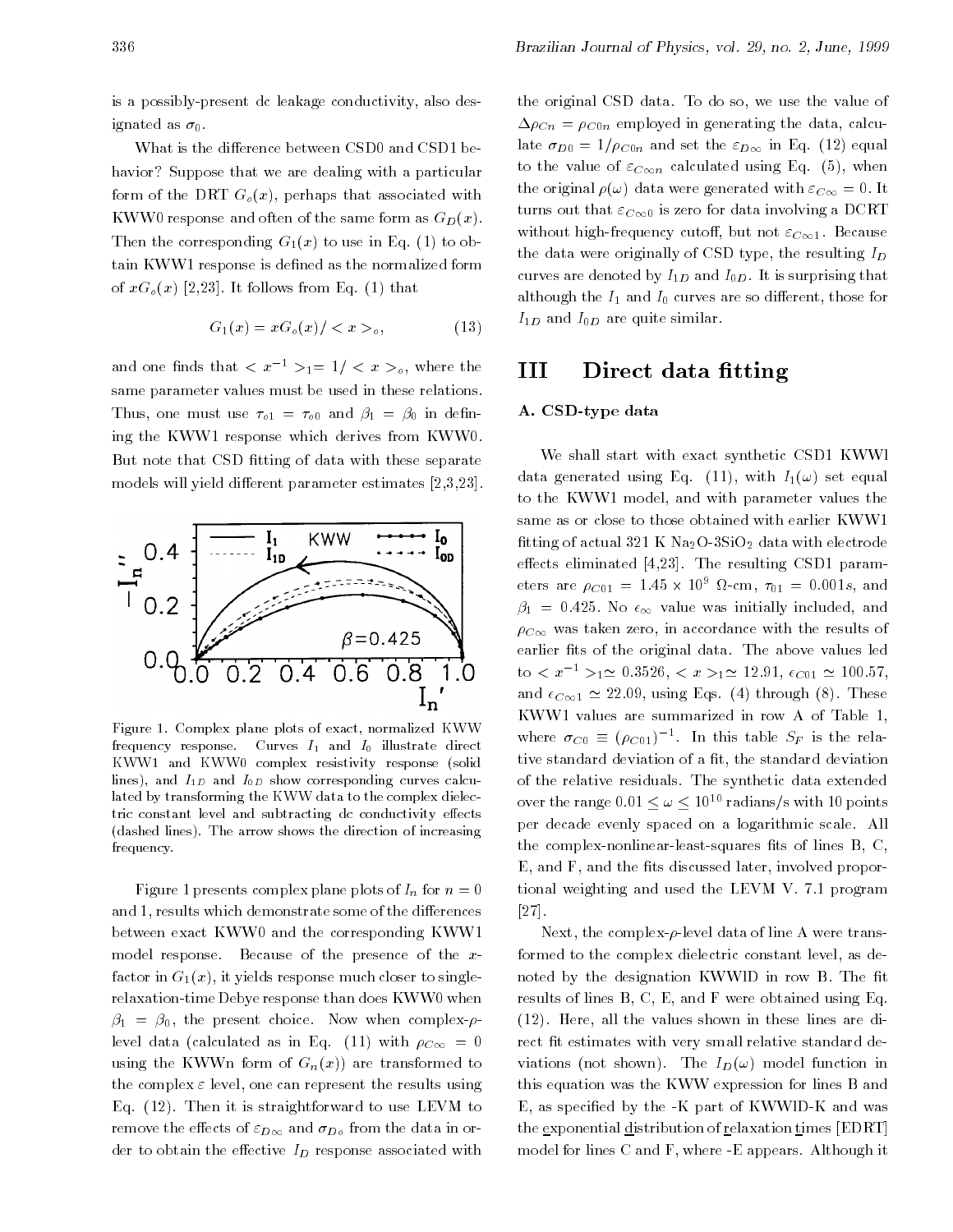has been conventional to use the symbol  $\phi$  for the fractional exponent parameter of the EDRT model [2,17], for simplicity it will be denoted by  $\beta$  herein for easy comparison with KWW  $\beta$  parameters.

Comparison of the results of lines B and C shows that the EDRT model provided a much better fit of the CSD data at the dielectric-constant level than did the KWW model. Further, except for the expected difference [2,4,23] between the  $\tau_{01}$  value of line A and the  $\tau_{0D}$ value of line C, one sees that the line-C estimated parameter values are in excellent agreement with the exact ones of line A, and, specifically, that the  $\sigma_{D0}$  value of line C is an exceptionally close estimate of  $1/\rho_{C01}$ . Thus, although the  $\epsilon_{D\infty}$  values of lines B and C are denoted by a subscript  $n = D$  to indicate their estimation at the dielectric level by a complex-dielectric- constant response model, we see that they are, in fact,  $\epsilon_{C\infty}$  estimates, necessary here because no actual DSD  $\epsilon_{D\infty}$ values have been included, and we are dealing solely with CSD-type data, not DSD.

Usually, additional information will be required to distinguish between a true DSD data set and its transform fitted by a CSD approach, or, conversely, between a true CSD data set, and its transform fitted by a DSD approach. Nevertheless, we shall, for convenience, designate DSD data fitted by a CSD approach, as in Eq.  $(11)$ , by CSD designations, and CSD data fitted by a DSD approach, as in Eq. (12), by the DSD designation.

Finally, synthetic data like that of line A were generated with a permittivity  $\epsilon_V \epsilon_S$  in series with the rest of the response. Here the series dielectric constant  $\epsilon_S = 10$ is used to represent the effect of the capacitance of completely blocking electrodes. The value of 6.884 in line D is just the series combination of 22.09 and 10, and  $(\epsilon_{D\infty}+\Delta\epsilon_D)$  should equal 10, as it does for line D. Here we see from lines E and F that although the -K model leads to a better fit than does the -E one, contrary to the results in lines B and C, both fits are relatively poor and are much worse than that of line C.

It is interesting that because of the presence of  $\epsilon_S$ it is unnecessary to include a  $\sigma_{D0}$  dc conductivity in the fit models of lines  $E$  and  $F$ , unlike the situation for lines B and C. When either  $\epsilon_S$  or  $\sigma_{D0}$  is taken as a free parameter of the fit at the dielectric level, the initial values progressively change until neither one makes any contribution to the fit. Thus, while each can be accurately estimated from CSD1 fitting of the data, neither can be estimated by fitting at the dielectric level using Eq. (12)! For actual experimental data, if the presence

of complete blocking were unrecognized, one might well conclude that dielectric-level data similar to that used to obtain the fit results of lines E and F were those of a pure dispersed dielectric material (true DSD response) without any dc resistive leakage. Here we know that it is not, and it is worth emphasizing that instead of the  $3\%$   $S_F$  of the fit of line E, transformation of the data to the complex  $\rho$  or M level and its fitting with the appropriate CSD model, here the KWW1, as in line D of Table 1, yields an exact fit.

Although a zero value of  $\epsilon_{D\infty}$  was used in generating the CSD data of rows A and D, if a non-zero value had been included, as is always necessary for the analysis of experimental data, we would have found that the " $\epsilon_{D\infty}$ " estimate in lines B and C should have been designated as  $\epsilon_{\infty}$  and would have included  $\epsilon_{D\infty}$ since fitting of this kind can only yield estimates of  $\epsilon_{\infty} \equiv \epsilon_{C\infty} + \epsilon_{D\infty}$  [2,3,23]. Thus for actual CSD data, one can only estimate  $\epsilon_{D\infty}$  directly from a CSD fit and then calculate  $\epsilon_{C\infty}$  and  $\epsilon_{C0}$  from such fit results. In the absence of any DSD in the measured frequency range, one can take the actual, always present,  $\epsilon_{D\infty}$  equal to  $\epsilon_{D0}$ , and we must identify the apparent DSD and nonzero  $\Delta \epsilon_D$  as arising solely from CSD. Finally, it is worth remarking that an EDRT response model was found most appropriate for fitting dispersion results for the conductive material CaTiO<sub>3</sub>:30%Al<sup>3+</sup> at low temperatures using DSD fitting at the dielectric level, as in row C of the present Table 1 [18]. The synthetic-data results of lines B and C perhaps suggest why a EDRT model was there found to yield a closer fit of the experimental data than the KWWD model.

## B. DSD-type data

Let us now regard the best-fit EDRT results of row C of Table 1 as representing possible DSD response with non-negligible leakage resistance. For concreteness, the parameter estimates and EDRT response model of row C were used to generate a new exact data set. The data were then transformed to the complex resistivity level and fitted with Eq. (11) using several models, all with  $\rho_{C\infty} = 0$ . The best-fit model found, was, not surprisingly, the KWW. Since leakage resistance can be of any value, in order to investigate its effects three different values of the dc conductivity,  $\sigma_0 = \sigma_{D_0}$ , are used in column 7 for lines A, D, and G of Table 2. That for line A is the value shown in row C of Table 1, designated as  $\sigma_{C0} \equiv 1/\rho_{C01} = (\Delta \rho_{C1})^{-1}$  hereafter, and those for lines D and G are ten times larger and smaller, respectively.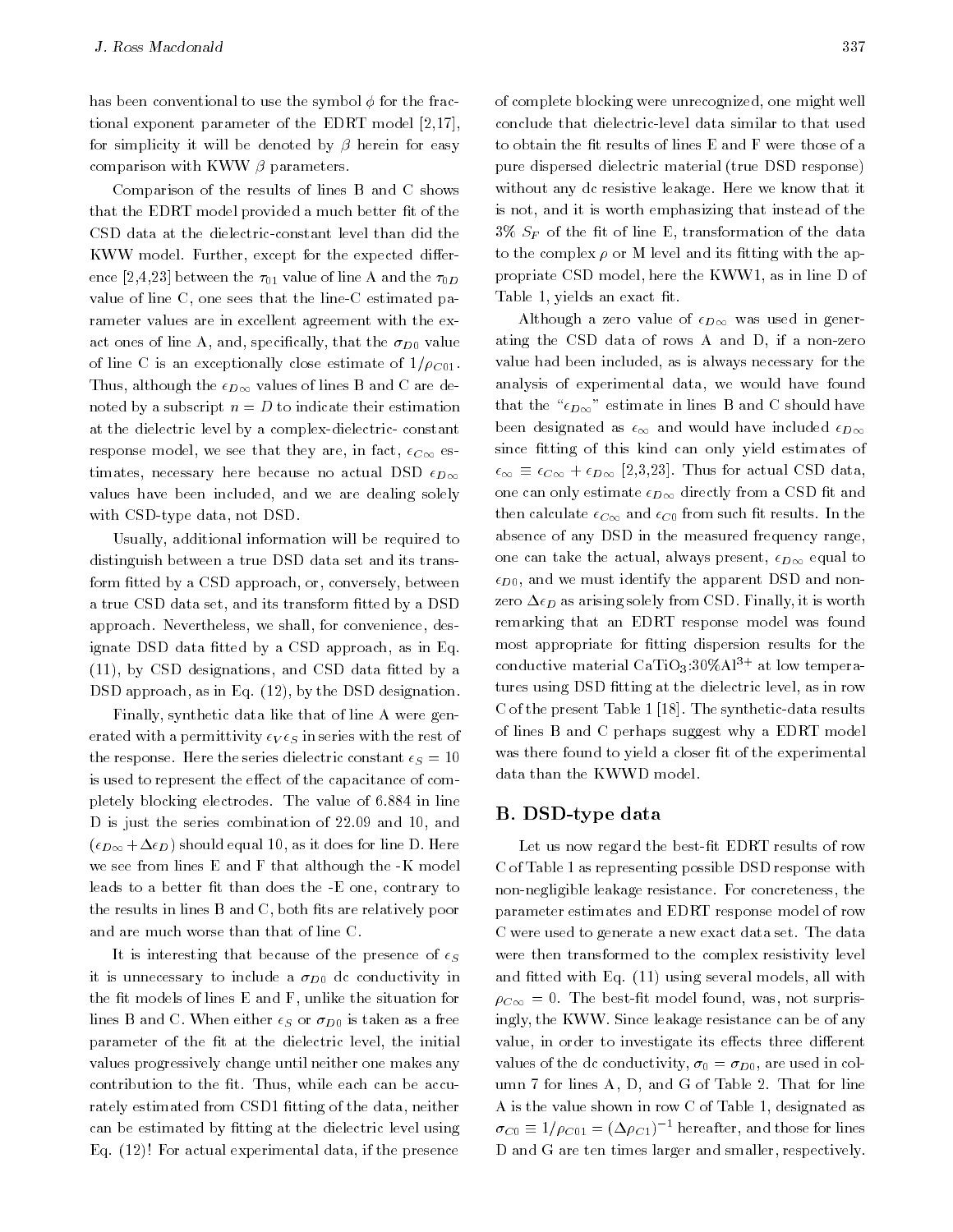Finally, all three of these sets of exact data implicitly involved  $\epsilon_{D\infty} = 10$ , obtained by setting  $\epsilon_{\infty} = 32.11$ 

rather than the 22.11 of row C of Table 1.

TABLE 1. DSD fitting results of exact CSD data calculated using Eq. (11) with the KWW1 model and the parameter values of rows A and D. These data sets were fit at the complex dielectric constant level using Eq. (12). Here  $\epsilon_S$  is the dielectric constant of a series capacitance, and -K and -E designate the use in this equation of the KWWD model or the EDRT model, respectively. The presence of a non-zero value of  $\epsilon_S$  changes the interpretation of the  $\epsilon_{n\infty}$  and  $\Delta\epsilon_n$  quantities, as discussed in the text.  $\epsilon_{n\infty}$  equals either  $\epsilon_{D\infty}$  or  $\epsilon_{C\infty}$  as appropriate.  $S_F$  is the relative standard deviation of a fit.

| Col/n | Model   | $\epsilon_{\rm S}$ | $\epsilon_{\text{noo}}$ | $\Delta \epsilon_{\rm n}$ | $10^3 \tau_{on}$ (s) | $\beta_{\rm n}$ | $10^{10} \sigma_{n0} (\Omega$ -cm) <sup>-1</sup> | $S_F$    |
|-------|---------|--------------------|-------------------------|---------------------------|----------------------|-----------------|--------------------------------------------------|----------|
|       |         |                    |                         |                           |                      |                 |                                                  |          |
| A/1   | KWW1    | ----               | 22.09                   | 78.48                     |                      | 0.425           | 6.897                                            | 0        |
| B/D   | KWW1D-K | ----               | 22.18                   | 80.51                     | 1.37                 | 0.438           | 6.911                                            | 0.0243   |
| C/D   | KWWID-E | ----               | 22.11                   | 78.12                     | 46.1                 | 0.430           | 6.895                                            | 0.0073   |
|       |         |                    |                         |                           |                      |                 |                                                  |          |
| D/1   | KWW1    | 10                 | 6.884                   | 3.116                     |                      | 0.425           | 6.897                                            | $\theta$ |
| E/D   | KWW1D-K | 10                 | 6.900                   | 3.016                     | 1.65                 | 0.438           |                                                  | 0.0310   |
| F/D   | KWW1D-E | 10                 | 6.864                   | 3.267                     | 1.30                 | 0.401           |                                                  | 0.0574   |

TABLE 2. CSD fitting results of exact DSD data calculated using Eq. (12) with the EDRT model, the parameter values of rows A, D, and G, and  $\Delta \epsilon_D = 78.48$ . These data sets were fit at the complex resistivity level using Eq. (11) with a KWW1 or KWW0 model, and a parallel conductivity,  $\sigma_{CP}$ . For the KWW0 fits, the  $\epsilon_{D\infty}$ -column values are actually those of  $\epsilon_{\infty} = \epsilon_{C\infty n} + \epsilon_{D\infty}$ . The dimensions of the  $\sigma$ 's and of  $1/\Delta\rho_{Cn}$  are  $(\Omega$ -cm)<sup>-1</sup>. Here  $\sigma_0$  is the total dc conductivity.

| Col/n | Model       | $\epsilon_{\rm D\infty}$ | $\epsilon_{\rm{Coon}}$ | $10^3 \tau_{\text{on}}$ (s) | $\beta_{\rm n}$ | $10^{10}\sigma_0$ | $10^{10}\sigma_{\rm CP}$ | $10^{-9} \Delta \rho_{\rm Cn}$ | $S_F$        |
|-------|-------------|--------------------------|------------------------|-----------------------------|-----------------|-------------------|--------------------------|--------------------------------|--------------|
|       |             |                          |                        |                             |                 |                   |                          |                                |              |
| A/D   | <b>EDRT</b> | 10                       |                        | 46.1                        | 0.430           | 6.895             | -----                    | -----                          | $\mathbf{0}$ |
| B/1   | KWW1        | 9.92                     | 22.16                  | 1.004                       | 0.425           | 6.895             | $\bf{0}$                 | 1.450                          | 0.0071       |
| C/0   | KWW0        | 32.14                    | $\bf{0}$               | 9.01                        | 0.568           | 6.908             | 2.125                    | 2.095                          | 0.0065       |
|       |             |                          |                        |                             |                 |                   |                          |                                |              |
| D/D   | <b>EDRT</b> | 10                       |                        | 46.1                        | 0.430           | 68.95             | -----                    |                                | $\mathbf{0}$ |
| E/1   | KWW1        | 9.67                     | 22.44                  | 0.999                       | 0.422           | 69.02             | 61.94                    | 1.413                          | 0.0051       |
| F/0   | KWW0        | 32.15                    | $\bf{0}$               | 8.80                        | 0.568           | 68.82             | 63.97                    | 2.061                          | 0.0057       |
|       |             |                          |                        |                             |                 |                   |                          |                                |              |
| G/D   | <b>EDRT</b> | 10                       |                        | 46.1                        | 0.430           | 0.6895            |                          |                                | $\bf{0}$     |
| H/1   | KWW1        | 9.75                     | 22.31                  | 1.033                       | 0.425           | 0.6917            | $-6.046$                 | 1.484                          | 0.0093       |
| I/0   | KWW0        | 32.16                    | $\bf{0}$               | 9.04                        | 0.567           | 0.6925            | $-4.119$                 | 2.078                          | 0.0104       |

Comparison of the results shown in lines A of Table 1 and B of Table 2 shows that the EDRT model represents the original data at the dielectric level very well since the CSD fit results of line B are very close to the exact ones of Table 1, line A, completing the circle of transformations and fits. The numbers shown in the  $\sigma_{CP}$  column of Table 2 are values of a parallel conductivity parameter included in the KWW1 fits. Non-zero values are required in order to obtain a good estimate of the total dc conductivity,  $\sigma_0 = \sigma_{CP} + \sigma_{C0}$ , when  $\sigma_{C0} \neq \sigma_{D0}$ . This is because the CSD constitutive equations,  $(5-8)$ , hold for Eq.  $(11)$  fits, as indicated by the row-E fit of Table 2. As we see, the  $\Delta \rho_{C1}$  estimates in Table 2 are close to the original value of this quan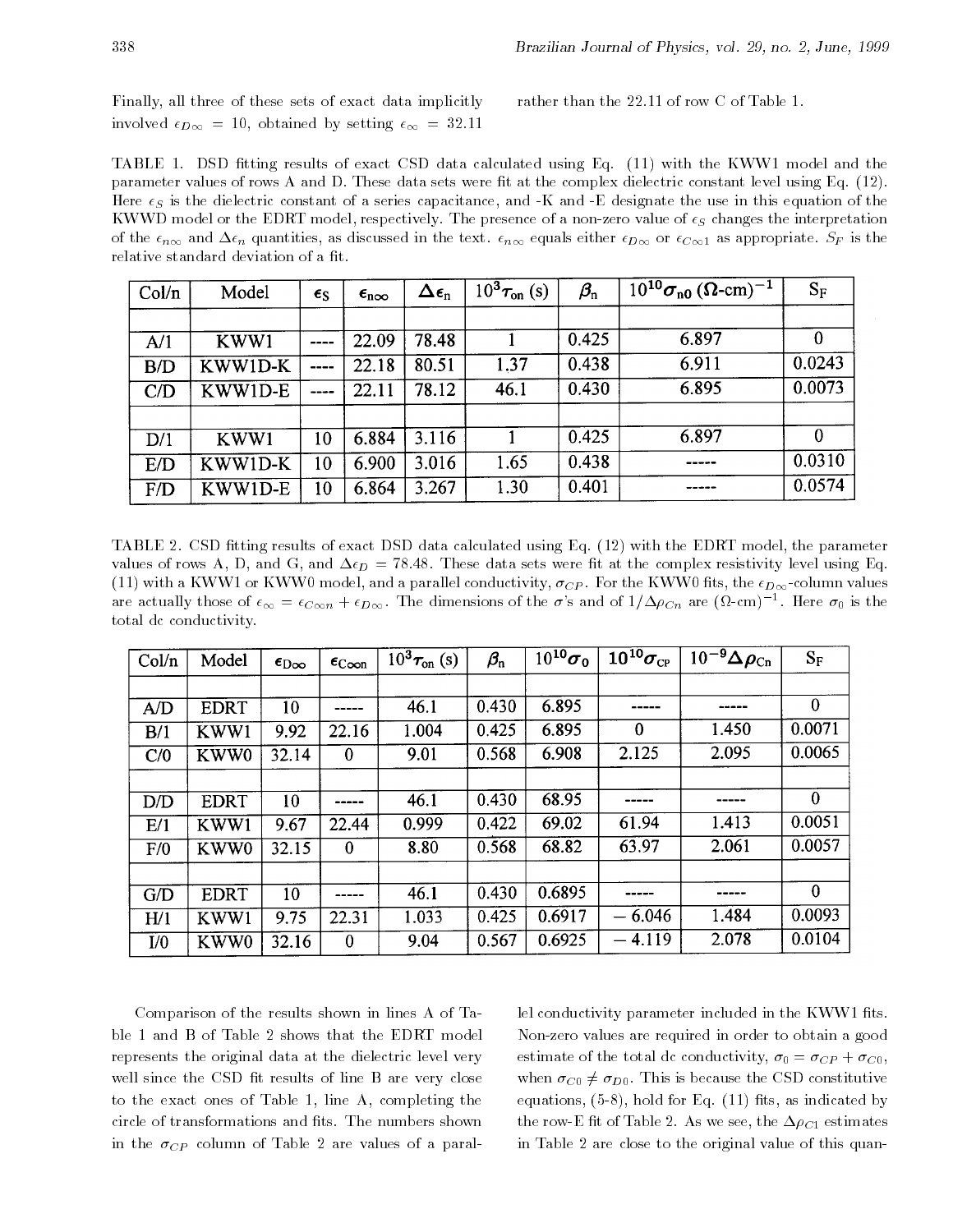tity even when the total dc resistivity is very different. Incidentally, in those situations where a non-zero value of  $\sigma_{CP}$  was required, taking  $\rho_{C\infty}$  as a free fitting parameter instead of  $\sigma_{CP}$  led to completely unsatisfactory fits.

Although the KWW0 fit of line C is slightly better than the KWW1 one of line B, it requires a non-zero value of  $\sigma_{CP}$ , and, without it, the resulting  $S_F$  had the much larger value of 0.024. Further, since the original KWW1 data included no  $\sigma_{CP}$ , the non-zero KWW0  $\sigma_{CP}$  value is anomalous and helps one decide whether a KWW0 or KWW1 fit is more appropriate for CSD<br>data where one usually expects to find  $\sigma_{CP} = 0$ , Com-<br>**0.010** data, where one usually expects to find  $\sigma_{CP} = 0$ . Comparison of the  $\beta$  values shown in lines B and C, E and F, and H and I indicate, nevertheless, that the relation  $\beta_0 + \beta_1 = 1$ , proposed earlier [3,23], is closely obeyed.

The results in the table show that when the estimated value of  $\sigma_{CP}$  is non-zero, the estimated parameter values in lines E and H are not as close to the ones used to generate the original KWW1 data as when it is zero, but the parameter values are still relatively close to the original exact-data values, and the CSD-fit values of  $\sigma_0$  are good estimates of the proper dc conductivity. These results provide further useful discrimination information. For experimental CSD response, good fits of the data are nearly always found without the need to include a parallel  $\sigma_{CP}$  fitting parameter, and negative estimates of this quantity are physically unlikely for a passive system. Thus, the presence of a signicant nonzero CSD1 DCRT- model fitting estimate of  $\sigma_{CP}$  is an excellent indication that one is not dealing with ordinary CSD response but probably with leaky dielectric dispersion.

The small but non-zero  $S_F = 0.0071$  value in row B of Table 2 is an indication that the KWW1 CSD1 fitting model,  $I_1(\omega)$ , is not quite entirely appropriate for  $I_D(\omega)$  EDRT DSD data, and it is reasonable to assume that if an appropriate model were available, an exact fit would be found. For actual experimental data, where the errors present in the data generally lead to  $S_F$  values greater than 0.0071, the distinction is usually unimportant.

Figure 2 compares the  $M^{\nu}(\omega)$  curves for the fits of lines B, E, and H of Table 2 and for two smaller values of the dc conductivity. Particularly interesting is the double-peak curve present when  $\sigma_0$  is smaller than  $\sigma_{C0}$ . No trace of such behavior is apparent for any of the corresponding –  $\rho^{(n)}(\omega)$  curves. Because the line-H fit is the worst of the three, both the original data and the

fit points are included, but only the data lines or points are presented for the other curves. Estimation of the DRTs associated with these cases can shed further light on their differences and is explored in the next section. When two peaks are present, the peak of the lowerfrequency one appears at lower and lower frequencies as  $\sigma_0$  decreases, as illustrated by the curve with  $r = 0.01$ . Finally, when there is no dc conductivity, this response disappears from the measurable frequency range.



Figure 2. Comparison of the three  $M^{\nu}(\omega)$  data-line curves for rows A, D, and G of Table 2, and fit points for row H (open circles), and, as well, curves for two other smaller fixed values of  $\sigma_0$ . Here  $r \equiv \sigma_0/\sigma_{0A}$  where  $\sigma_{0A} = \sigma_{C0}$  $_{\rm 6.895\, \times\,10^{-1.0}\,$  (M-cm)  $^{-1}$  is the dc conductivity included in the original exact EDRT dielectric data for row A of Table 2, and the first three  $\sigma_0$  values are those of rows D, A, and G of column 7 of Table 2.  $\tau_N = 1$  s here and elsewhere.

#### $\mathbf{IV}$ Data inversion and identifi-<u>IV v</u> cation of dispersion types

#### A. Background

Gross [5,7-9], Gross and Pelzer [6], and Kita [28] have been concerned with deriving analytic integral transforms connecting the DRTs associated with the  $I_1(\omega)$  and  $I_D(\omega)$  functions used to represent the same frequency-response data set. These transforms involve principal-value integration and, for DRTs only defined numerically, as is the case for the KWW model, they would be difficult to apply to yield accurate results, and, in fact, no transform results for such DRTs have been published. Therefore, here a different approach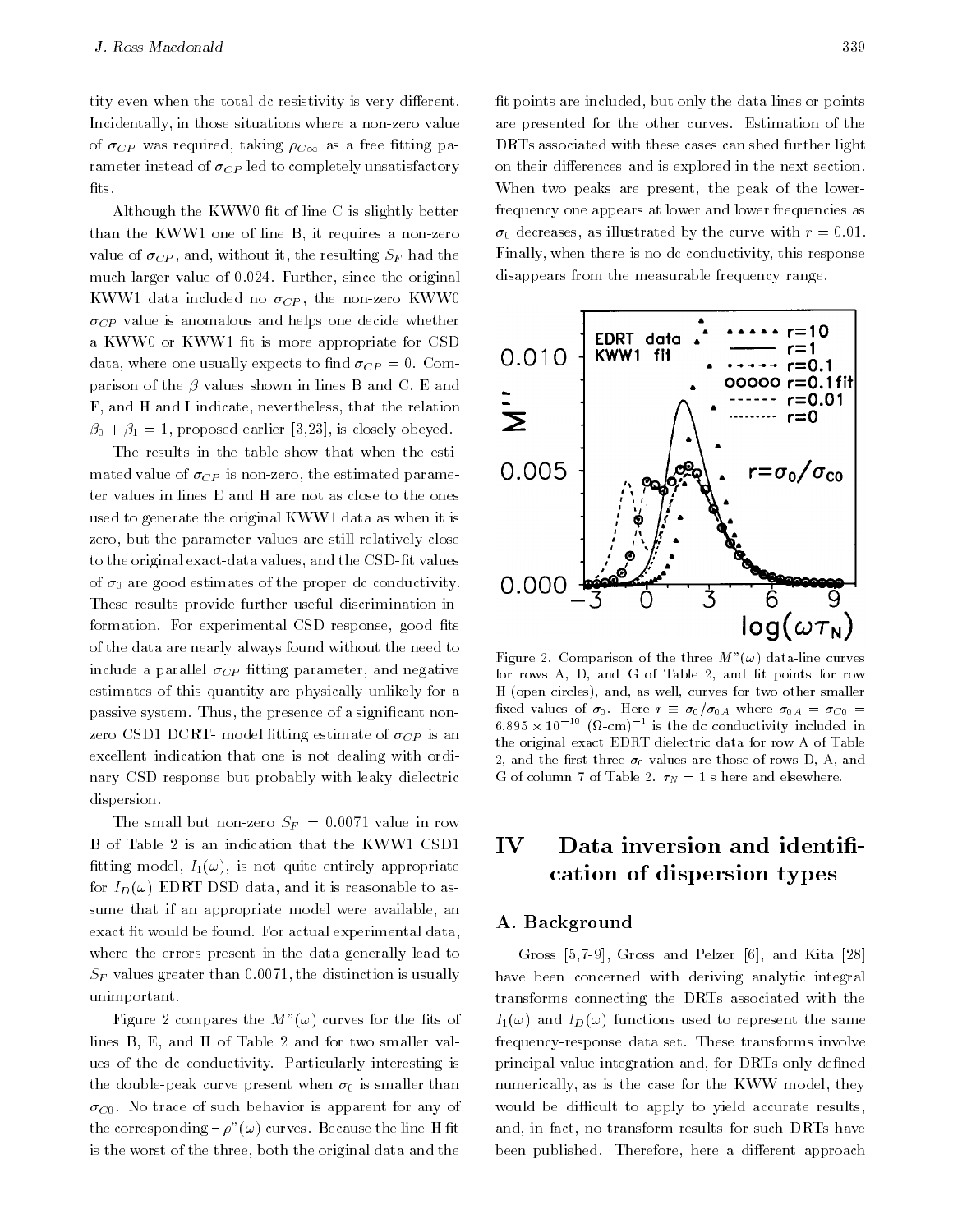involving inversion is illustrated, one which yields DRT estimates which represent their associated frequency response with extremely high accuracy and do not require analytic expressions.

For the KWW model in the small- $x$  region, the  $G_0(x)$  or  $G_D(x)$  DRT is proportional to  $x^{-(1-\beta_n)}$  and so diverges in the limit for  $\beta_0$  or  $\beta_D < 1$  [2,29,30]. Therefore, it is more instructive to plot  $F_D$ , which does not diverge in the limit, vs. y or  $log(x)$ , rather than to plot  $G_D(x)$  vs.  $log(x)$ . The above definitions and analysis show that for the KWW and other similar models  $F_D$ and  $G_1$  are proportional to  $xG_D$  and  $xG_0$  respectively, and do not diverge as  $x \to 0$ . For direct comparison of inversion results that estimate  $G_0$  and  $G_1$ , or  $G_D$  and  $G_1$  from the same frequency-response data, it is most useful to compare the normalized distribution estimates of  $F_0$  or  $F_D$  and  $G_1$ . For accurate inversions,  $F_0$  and  $G_1$ should be identical. The LEVM program estimates  $F_1$ directly for CSD1 analysis, but then outputs the corresponding  $G_1$  while CSD0 or DSD inversion yields  $F_0$  or  $F_D$ . For convenience, let  $H(x)$  denote  $F_D$ ,  $F_0$ , or  $G_1$ .

The high-resolution numerical inversion algorithm in the LEVM program yields a total of M points of a continuous, discrete, or mixed distribution, where M is presently limited to a maximum of 19. Therefore, for such results, we replace  $H(x)$  by  $H_i$ , with  $1 \le i \le 19$ . LEVM inversion yields estimates of the  $M$  point pairs,  ${H_i, x_i}$ , where both quantities are free variables of the fit [11], not the case for other inversion techniques. Discrete and continuous-distribution points may therefore be unambiguously identied by comparing results for two different values of  $M$  [11]. For continuous distributions, all  $x_i$  estimates will be different for the two inversions, but the  $x_i$  values of any discrete points present will remain the same. In the LEVM inversion algorithm, which uses numerical quadrature, it has not been found possible to account for end-point effects accurately for arbitrary distributions. Therefore, those  $H_i$ estimates with the smallest, and sometimes largest  $x_i$ values, and, to a lesser degree, their immediate nearest neighbors, will be less accurate than the remaining estimated points of the inversion [4,11,30].

In the preceding section, we have shown by fitting of accurate numerical data that there is a very close connection between an EDRT representing a distribution of "dielectric" relaxation times and the corresponding KWW1 DRT representing a distribution of "resistivity" relaxation times: data generated by one of these response functions may be closely fit when the other is

used instead, as demonstrated by the results presented in Tables 1 and 2. This connection has been further investigated by inversion, and some of the results obtained are presented in Figs. 3 through 5.

## B. DRT inversion estimates: Fig. 3 results

To obtain the DRT results shown in Fig. 3, CSD1 type KWW1 frequency response data were produced using the parameters of row A of Table 1, except that  $\epsilon_{D\infty}$  was usually taken as 10 rather than zero, yielding  $\epsilon_{\infty} \simeq 32.09$ . The 1,A  $F_D$  distribution-of-dielectricrelaxation- times curve shown in Fig. 3 was obtained by numerically inverting this data set, expressed at the complex dielectric constant level, using Eqs. (1) and (12). For comparison, the 2,A data for inversion involved the parameters obtained from a fit of the 1,A data using the EDRT model. The close agreement between the 1,A and 2,A curves again shows that the EDRT is a good approximation to the distribution of "dielectric" relaxation times associated directly with the original KWW1 data. Because of inaccuracies in the largest- $\tau$  points of the two curves, it is difficult to isolate any significant difference between them, although an accurate EDRT should yield a straight line until the appearance of an abrupt cutoff near  $\tau/\tau_0 =$ 1. [17,30]. These inversions included the free parameters  $\epsilon_{\infty}$  and  $\sigma_0$  as part of the full fitting circuit and led to estimated values of them in virtually perfect agreement with those expected. No adequate inversions could be obtained without the inclusion of these parameters since they contributed appreciably to the full data which were inverted. The errors in all the smallest- $\tau$ points for the various curves are clearly evident in this figure.

The points of the  $G_1$  DRT curve marked  $\rho$  1, A;CSD in Fig. 3 have been fitted directly to the KWW0 distribution using LEVM. Such fitting yields estimates of  $\beta_1$  and  $\tau_{01}$ . The  $S_F$  value using all the points was 0.06, but with end points eliminated it dropped to 0.0014 and yielded parameter estimates correct to three signicant figures or better, well validating the inversion procedure. The curve marked 2,A; CSD involved resistive DRT estimation found by CSD1 inversion of the 2,A EDRT data and is thus an estimate of the Voigt-model distribution following from data generated with the 2,A Maxwell model, one which here involves a distribution of dielectric relaxation times.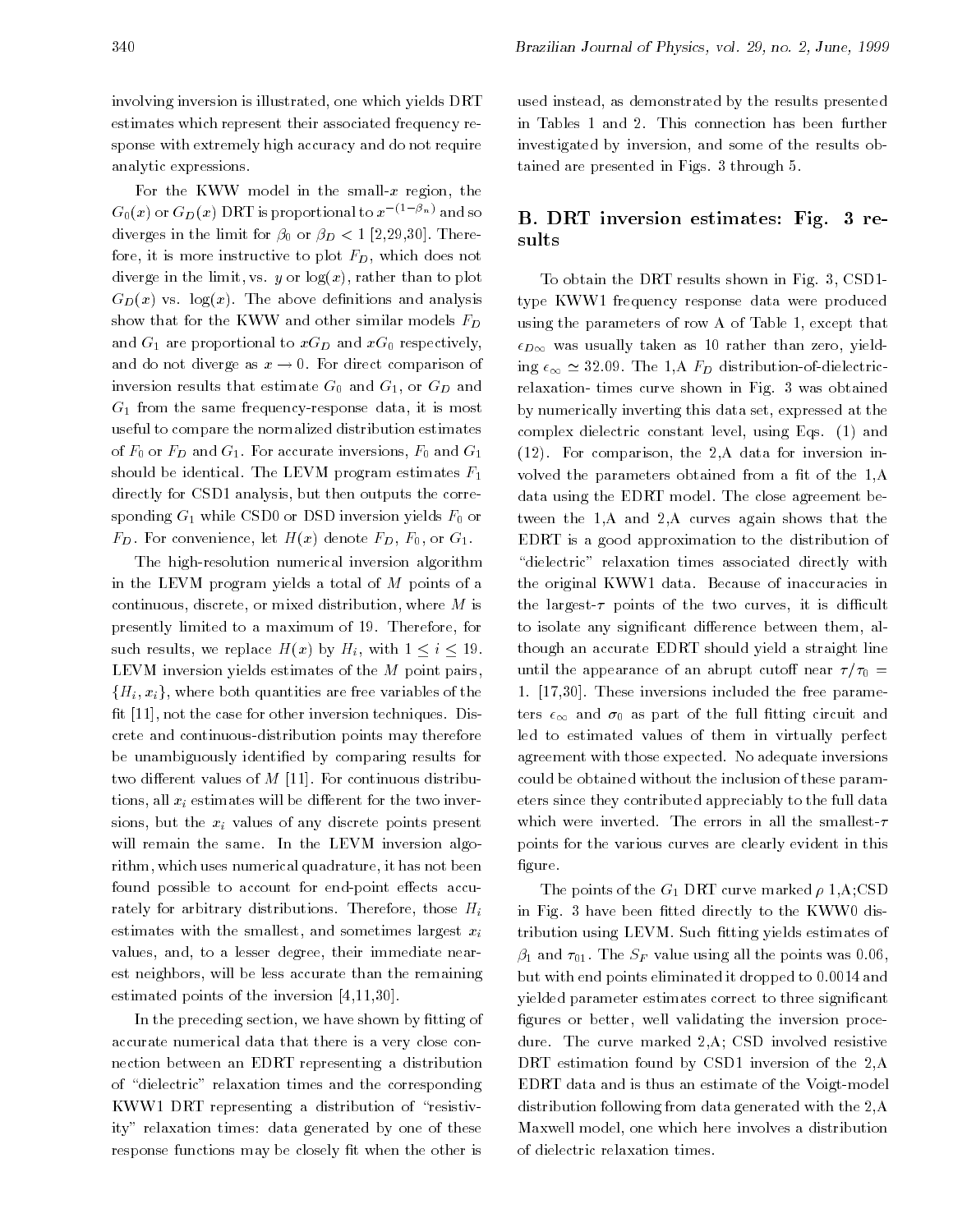

Figure 3. Log-log plots of H; DRT strengths vs.  $\tau$ . In the legend,  $\epsilon$  indicates dielectric-level inversion to estimate dielectric DRTs, while  $\rho$  indicates resistivity-level inversion to estimate the related distributions of resistivity relaxation times. Here 1,A and 2,A denote data associated with the A-row of Tables 1 and 2, and CO identifies a cutoff distribution with  $y_{\text{min}} = -10$ .  $\epsilon_{D\infty}$  was 10, except where indicated otherwise.

It is important to note that the 1,A;CSD and 2,A;CSD results represent basic distributions which do not include the effect of any non-zero  $\epsilon_{D\infty}$ . One obtains exactly the same results inverting data with  $\epsilon_{D\infty} = 0$  or data with  $\epsilon_{D\infty}\neq 0$ , provided that the effect of non-zero  $\epsilon_{D\infty}$  is properly included in the inversion procedure. Unfortunately, unlike the inversion of data to obtain a distribution of dielectric relaxation times, as discussed above, inversion to obtain a distribution of resistive relaxation times does not allow a quantity such as  $\epsilon_{D\infty}$  to be a free parameter, thus it cannot be estimated from the inversion fit but must first be estimated as in the fits of  $1,B$  or  $1,C$  and then taken as a fixed parameter in the CSD inversion.

The curves in Fig. 3 with  $\epsilon_{D\infty} = -10$  and  $+ 20$ show the effect of not accounting for a non-zero  $\epsilon_{D\infty}$  in the inversion. As demonstrated, when  $\epsilon_{\infty} < ($  >  $)\epsilon_{C\infty}$ the apparent DRT is wider (narrower) than the proper KWW0 distribution and is not well fitted by such a distribution. When  $\epsilon_{D\infty}$  is of the order of 100 and is not accounted for in the inversion, the resulting distribution shows a straight-line portion very close to that of the 2,A EDRT one.

Direct fitting to the KWW0 distribution model of the 2,A;CSD results with end points omitted led to  $S_F \simeq 0.02$ , with parameter estimates equal to those of the original KWW1 model to nearly three significant figures. Thus, although the KWW DRT is not quite the exact CSD distribution related to the DSD EDRT, comparison of the relevant curves in the figure shows that any difference is virtually imperceptible in a log-log plot and suggests that for usual experimental data containing only random errors it would be difficult to verify any difference. Incidentally, although CSD0type inversion of the 2,A EDRT data was carried out, it did not lead to a DRT close to that of the KWW0 but instead to one nearer in form to the original EDRT of curve 2,A.

Meixner [31], and later Gross [5,8,9], stated that if one of a continuous-distribution DRT pair was truncated within a limited interval, then the other distribution of the pair would be continuous in the same interval and be zero outside, except for the appearance of a single discrete line. Later, Gross [9] presciently pointed out that such lines need not always appear, but he did not explicitly specify the general conditions required for their appearance or absence. Here, we do so below. Incidentally, Gross [9] made the cogent comments that (a) either, but not both, of related Maxwell and Wagner-Voigt models can have physical signicance for a given real material, and (b) the discrete lines which sometimes appear have hardly more than mathematical signicance. An important purpose of the present work is to find clues from fitting and inversion which may allow one to decide which one of the DRTs in (a) is associated with a physically signicant model.

The two curves marked "CO" in Fig. 3 are ones in which the EDRT used in generating the data was cut off by using  $y_{\text{min}} = -10$ . Now since  $\log(\tau_{\text{min}}/\tau_N) =$  $log\{\tau_{0D} \exp(y_{\min})/\tau_N\}$  with  $\tau_N = 1$  s, the result is about  ${-}5.68$ . The points with smallest  $\tau$  on the two CO curves are both at about  $-5.60$ . As the  $M$  value used in the inversion increases, the smallest- $\tau$  value found decreases toward the cutoff limit. The two DRTs are clearly non-zero over the same interval, as required by the earlier work, but no discrete line is found for the distribution of resistive relaxation times, contrary to the earlier predictions. Incidentally, the  $S_F$  values of LEVM inversion fits of the present type decrease substantially for exact data as  $i \rightarrow i + 1$  and as the width of the non-zero interval of a continuous distribution decreases. For example, typical inversions such as the 2,A; CSD one of Fig. 3, where  $M = 19$ , have  $S_F$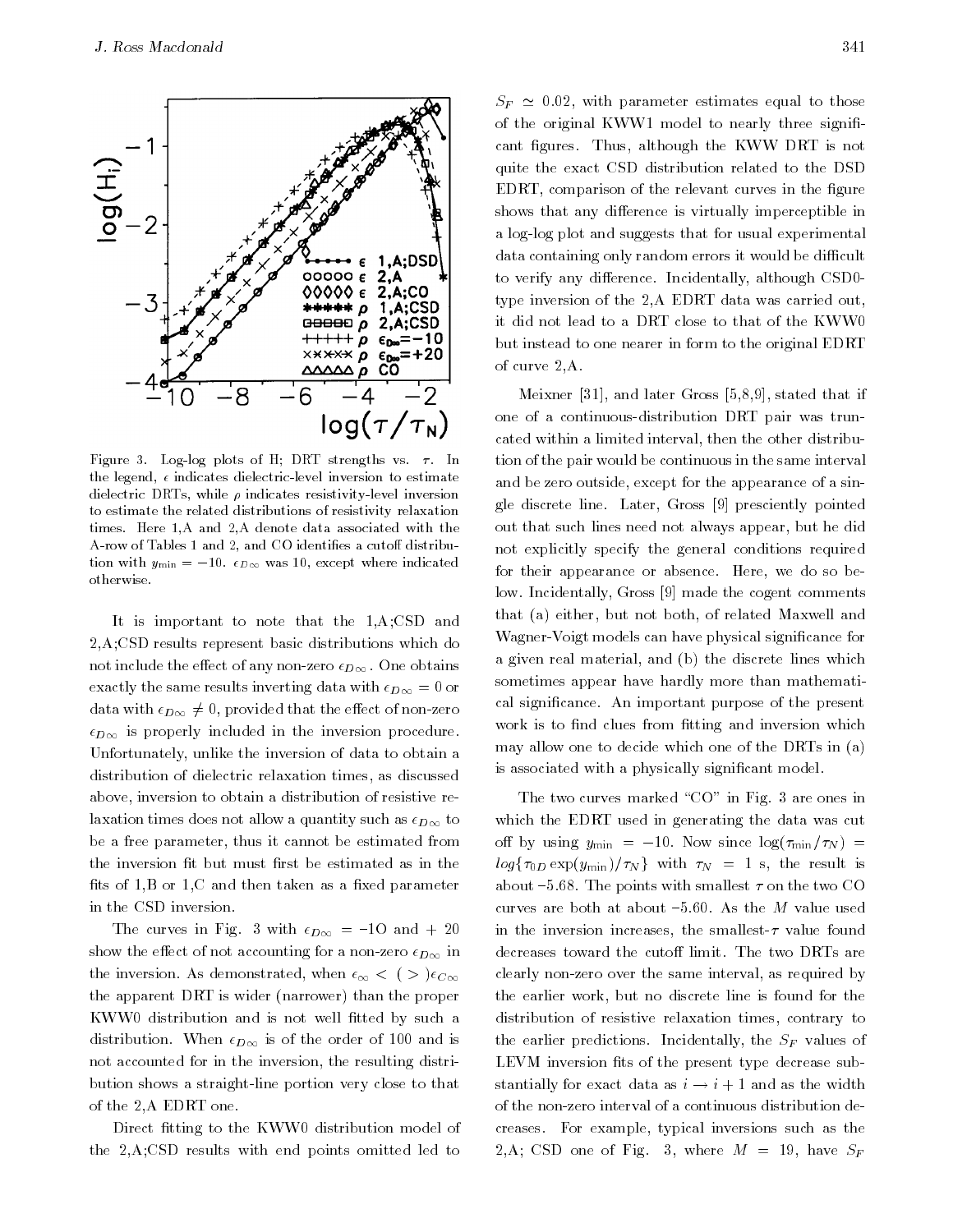values of about  $3 \times 10^{-4}$ , while the CO curves with  $M = 13$  lead to  $5F$  values less than 10  $\degree$ . These results show how closely the inversion-fit models fit the original frequency-response data and make it clear that with such good fits there is no possibility of missing a discrete line.

## C. DRT inversion estimates: Fig. 4 results

We have seen that while changes in  $\epsilon_{D\infty}$  change the shape of the DRT obtained by inversion of the full data when the presence of  $\epsilon_{D\infty}$  is unaccounted for, no discrete line occurs. But since changes in  $\epsilon_{D\infty}$  do not directly involve the CSD constitutive equations, Eqs. (5- 8), it is worthwhile investigating the effects of changes which do so. Some inversion results, with all non-zero  $\epsilon_{D\infty}$  effects properly accounted for, are presented in Fig. 4 for the three different values of  $\sigma_0$  used in rows A, D, and G of Table 2. Define r as the ratio of the fixed  $\sigma_0$  values of rows D or G of column 7 of Table 2 to the fixed  $\sigma_0 = \sigma_{C0}$  value listed in row A. The  $r = 10$ and  $r = 0.1$ ,  $M = 19A$  curves are inversion results obtained with no  $\sigma_{CP}$  parameter included in the inversion; thus they should not be expected to yield proper DRT estimates.

The two  $r = 10$  curves demonstrate that changing M does not significantly change the optimized  $\tau$  value of the peak point, thus suggesting that this point arises from a discrete line while the other points are associated with a continuous distribution. Similarly, appreciable changes in M for the first  $r = 0.1$  curve do not change the position of the circular-symbol point enclosed in the square, thus verifying that this point also represents a single discrete DRT.

Suppose that we now account for the need for a nonzero  $\sigma_{CP}$  by including such a separate, parallel conductivity parameter in the full inversion model. For the  $r = 10$  results, one finds, as expected, that the inclusion of such a parameter with a fixed value of 69.02  $\times$  10  $^{-10}$ ( -cm)1 results in a DRT estimate in full agreement with that designated by 2,A; CSD in Fig. 3. Here that curve is reproduced as the solid line labeled  $r = 1$ ,  $M = 19$  and is shown without any points included. Thus, no discrete line appears when the effect of  $\sigma_{CP}$ is properly taken into account.

But what happens for the  $r = 0.1$  situation when a negative  $\sigma_{CP}$  is included? Again one finds that the inversion points approach the usual CSD  $r = 1$ ,

 $M = 19$  distribution as  $\sigma_{cp}$  decreases from zero toward the Table-2 row-H fit value of  $-6.046\times10^{-10}$  (M-cm)  $^+$ . Inversion with a non-zero value of  $\sigma_{cp}$  near that above is difficult because it involves the small difference between two nearly equal large numbers. The points identified by  $r = 0.1$ ,  $M = 19B$  in the figure are the largest eight  $\tau$ values found in the inversion when the parallel conductivity used in the inversion was set to the intermediate value of  $-1.7 \times 10^{-10}$  ( $\Omega$ - cm)<sup>-</sup>. The other points of the 19 fell very closely on the  $r = 1$  line. Here the last point on the right is still a discrete-distribution one, but we see that, as the added parallel conductivity becomes more negative, all the higher- $\tau$  points approach the  $r = 1$  line as the proper value of  $\sigma_{CP}$  is approached. For this value, the discrete point has disappeared and all points are those of the expected continuous distribution. The present results suggest that the presence of a discrete line in previous analytical calculations of a CSD DRT arose because the need for  $\sigma_{CP}$  was unrecognized and thus was not included in the analysis.



Figure 4. Inversion results similar to those of Fig. 3 except that the effects are demonstrated of three different choices for the conductivity ratio  $r$  defined in the Fig.-2 caption and used in generating the data. All inversion results shown were carried out with the parallel conductivity,  $\sigma_{CP}$  taken zero except for the  $M = 19B$  curve, where  $\sigma_{CP}$  was fixed at  $-1.7 \times 10^{-10}$  (M-cm) . With the proper  $\sigma_{CP}$  values used in the inversions (see Table 2), the  $r = 0.1$  and  $r = 10$  results agreed with the KWW0-DRT  $r = 1$  curve shown. All points shown here are associated with continuous distributions except those enclosed in squares.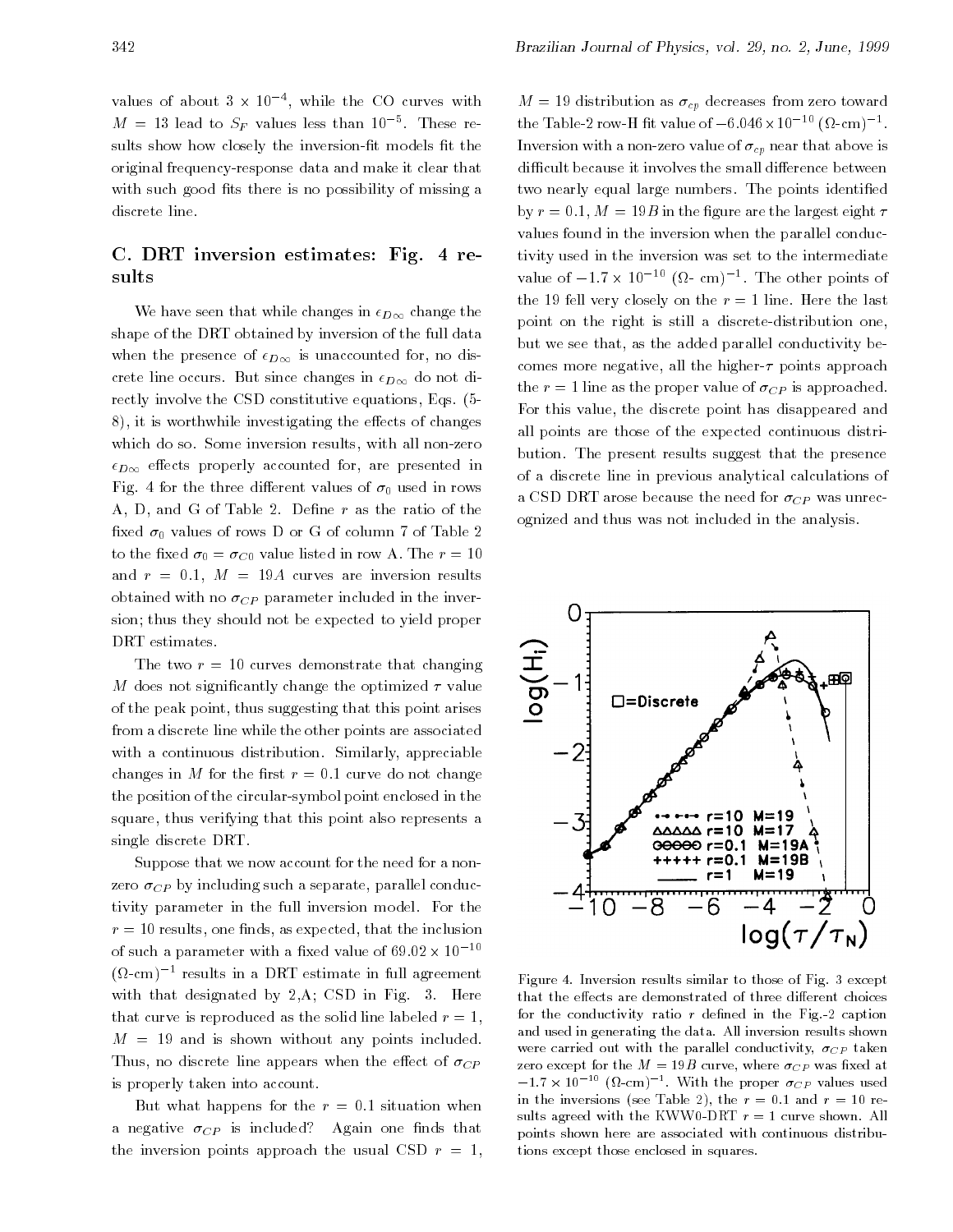# D. DRT inversion estimates: Fig. 5 re-

Kita [28] was unable to obtain analytically a DCRT expression from a particular distribution of dielectric relaxation times, that of Davidson and Cole [DC] [32], which satisfied the principle of equivalence of Maxwell and Wagner circuits. See the Appendix for details about this important principle. Gross [8,9] showed that the principle was valid if the calculated Wagner-Voigt DRT included a discrete line, shown to arise from the intrinsic cutoff (truncation) of the DC distribution at  $\tau > \tau_{0D}$ . Incidentally, Kita's work also suggests that the CSD response most appropriately associated with a Maxwell-model DSD data set is of CSD1 rather than CSD0 type.



Figure 5. Inversion results for the dielectric DRTs (designated with  $\epsilon$ ): (a) the 2, A exponential DRT, EDRT, repeated from Fig.3, and (b) the Davidson-Cole DRT, DC. Also shown are CSD-inversion DRT estimates associated with (b), marked DSD  $\rightarrow$  CSD, and the 1,A,CSD KWW0 DRT, also repeated from Fig.3, both designated with  $\rho$ .

Since we have demonstrated earlier that abrupt cutoff of an exponential distribution at a small  $\tau_{\min}$  value does not lead to the appearance of a discrete line, it is worthwhile to apply the present methods to estimate points of a DDRT, starting with DC data at the  $\epsilon$  level. First, however, for the convenience of the reader in comparing the work of Gross and Kita, it is worth pointing out that Kita's symbol  $\epsilon$  denotes the dielectric permit $t_{\rm UVH}$ , here  $\epsilon \epsilon_V$ , while Gross [8] defines  $\epsilon$  as the complex dielectric constant but then omits a necessary  $\epsilon_V$ term in his admittance and time-constant expressions.

For easy comparison, two DRT curves previously presented and discussed are included in Fig. 5. The curve marked DSD,DC is the distribution of dielectric relaxation times estimated by inversion of exact DC data. The original KWW1 frequency-response data were fitted using the DC model (with a somewhat less accurate fit found than that obtained with the EDRT model), and then exact DSD data were generated with the DC model using the values of the appropriate parameters of Section III-A, except that  $\tau_{0D}$  was set to  $0.025$  s, the approximate fit value. Comparison of the first two curves identified in the figure indicates extremely good agreement between the EDRT DRT estimate and that for the DC situation except for the three highest- $\tau$  points. As expected, for the DC curve we see the approach to an infinite value at cutoff, but because of the problem with end-point estimates, the last two points do not rise as fast as required for an exact DC DRT. The maximum- $\tau$  estimate with  $M = 19$ was about 0.021 s, and it was found to approach closer and closer to the cutoff value of 0.025 s as the value of M used in the inversion was increased.

The last two curves in Fig. 5 compare the practically exact KWW0  $F_0$ , or, equivalently, the KWW1  $G_1$ distribution, with the CSD1 inversion estimate of  $G_1$ associated with the exact DSD DC data. We see that although the agreement is not quite as close as that for the comparable EDRT  $\rho$ -level comparison of Fig. 3, the agreement is still sufficiently good that for typical experimental data one would not be able to distinguish well between the three different DRT estimates. Although fitting comparisons for DDRT estimates obtained from the same data might allow somewhat better discrimination, the most appropriate fitting model can be much better identified from direct fitting in the frequency domain of original frequency-response data. The present results again confirm that accurate inversion estimates of truncated DSD DRTs need not lead to the appearance of a discrete response line.

#### VSummary and conclusions

It has been shown that frequency-response data associated with a model of a leaky, dispersive dielectric material can be fitted with very high accuracy by a conductive-system response expression. Therefore, one cannot use CSD and DSD fitting of a given data set to determine unambiguously whether observed electrical dispersion is associated with relaxing dipoles or with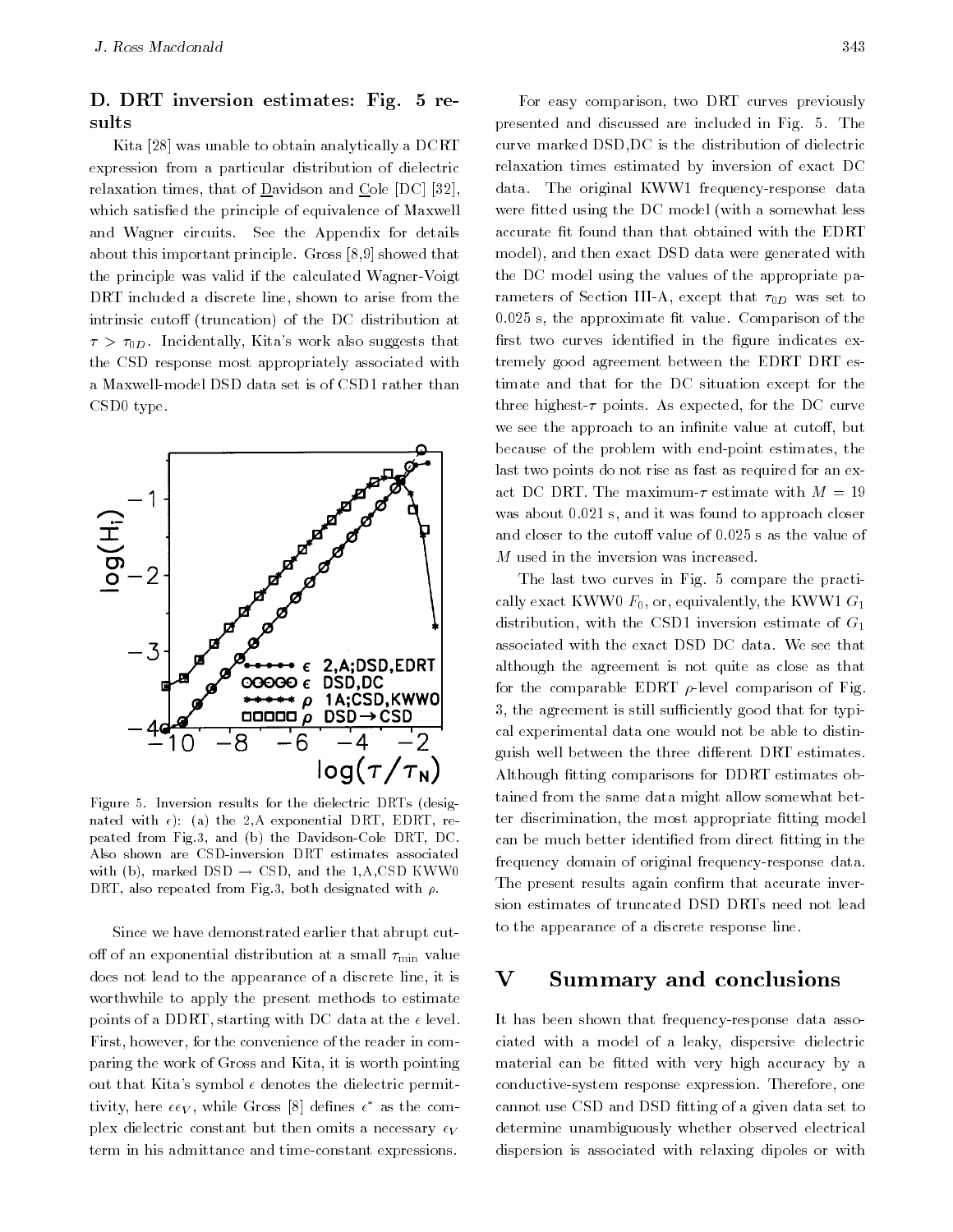mobile charges. This conclusion is foreshadowed by earlier work [3] in which it was demonstrated that the limiting high- and low-frequency log-log slopes of all immittance responses are exactly the same for DSD and CSD1 response when  $\beta_1 = \beta_D$  and for DSD and CSD0 response when  $\beta_0 = 1 - \beta_D$ , provided the DSD response involved  $\sigma_0 \neq 0$  and the CSD response involved  $\epsilon_{D\infty}\neq 0$ .

Here, we find that the requirement that CSD and DSD approaches (possibly involving conductive or dielectric distributions of relaxation times, respectively) be able to fit data equally well necessitates an augmentation of the Wagner-Voigt relaxation circuit usually considered in applying the principle of equivalence of Maxwell and Wagner-Voigt circuits. CSD model response, Eq. (11), involving a discrete or continuous distribution of conductive relaxation times in the Wagner-Voigt circuit, must not only be augmented by the effects of a parallel specific susceptance (associated with the limiting dielectric constant  $\epsilon_{D\infty}$ ) [2,3,23], but also by a parallel conductivity, here designated as  $\sigma_{CP}$ . See the results presented in Table 2. In exceptional cases,  $\sigma_{CP}$ , which is not a separate parameter in DSD fitting, must be negative to allow adequate CSD fitting of arbitrary DSD data. When a  $\sigma_{CP}$  estimate is negative, it is highly unlikely that the response of the physical system investigated is dominated by dispersion associated with mobile charges, rather than by purely dielectric effects, and it is still unlikely even when  $\sigma_{CP}$  is positive and significant compared to  $\sigma_0$ . Thus, though discrimination is not unambiguously possible when  $\sigma_{CP} \neq 0$ , it is nevertheless plausible. Conversely, when an estimate of  $\sigma_{CP}$  is statistically indistinguishable from zero, the data may, in principle, be equally well fitted by a CSD or a DSD approach, thus precluding discrimination using only a single data set.

The present analysis leads to the important conclusion that if CSD data involves KWW1  $I_1(\omega)$  dispersive response, then the EDRT  $I_D(\omega)$  response model is an appropriate choice for DSD fitting of the data using

Eq. (12). Although the use of the Davidson-Cole  $I_D(\omega)$ model for generating DSD data also leads rather closely to KWW1 CSD response, somewhat better results are found for the KWW1, EDRT pair.

The prediction [8,9,31] that truncating a full-range DSD DRT, or using the DC, which involves an intrinsically truncated distribution, leads to CSD response with both a continuous DRT and a discrete response line has not been verified by the present work. It has, however, been found that when  $\sigma_{CP}$  is not accounted for in the inversion, such a line appears whether the original DSD DDRT is truncated or not. When inversion of frequency-reponse data is used to estimate a CSD DCRT, taking proper account in the fitting procedure of non-zero  $\epsilon_{D\infty}$  and  $\sigma_{CP}$  parameters allows one to obtain an accurate estimate of the true continuous DRT involved, but omission of such parameters in the inversion leads to erroneous estimates, as shown in Figs. 3 and 4. None of the earlier analytical DRT work [8,9,28,31] took explicit account of these parameters, possibly explaining the present discrepancies.

Although DSD and CSD inversion results are instructive and can be useful for distinguishing between continuous and discrete parts of a DRT, it appears that direct fitting of frequency- (or temporal-  $[2,25]$ ) response data is likely to allow better discrimination between various possible dispersive models for DSD or CSD fitting, and, in some cases, it can lead to a plausible conclusion about the identity of the dominant physical processes involved in the dispersion. Measurements over a range of temperatures should allow even better decisions about the character of the dominant dispersion process to be reached.

#### Acknowledgment

I am happy to acknowledge the pleasure and understanding I have gained from reading the linear-system papers of Professor Bernhard Gross since I started work in the field in 1949.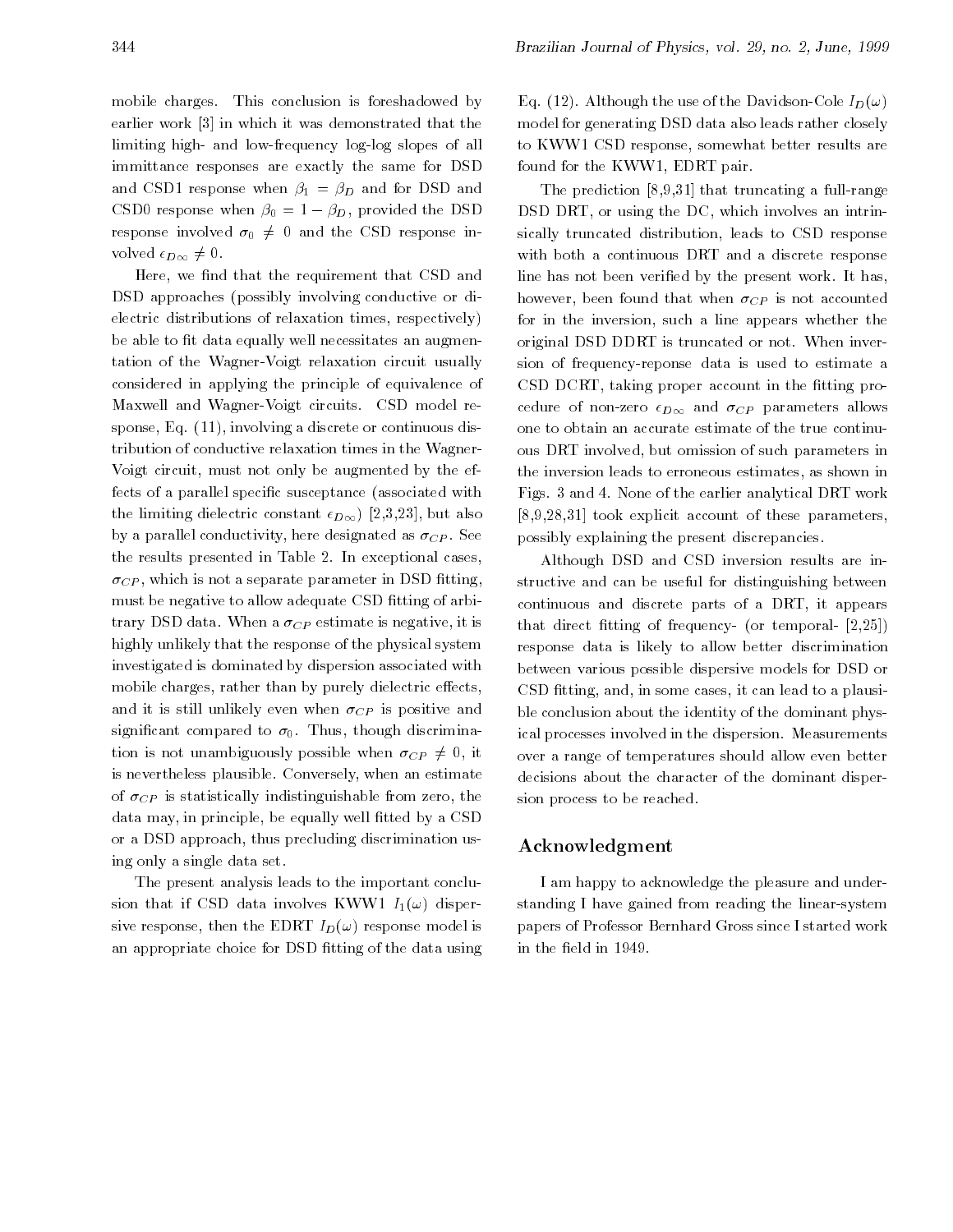#### Definition of Acronyms

| Alternating current                                                   |  |  |  |  |
|-----------------------------------------------------------------------|--|--|--|--|
| Conductive-system dispersion                                          |  |  |  |  |
| $n = 0$ or 1; see below for definitions of the n values               |  |  |  |  |
| Direct current                                                        |  |  |  |  |
| Davidson-Cole response model                                          |  |  |  |  |
| Distribution of conductive-system relaxation times                    |  |  |  |  |
| Distribution of dielectric-system relaxation times                    |  |  |  |  |
| Distribution of relaxation times                                      |  |  |  |  |
| Dielectric-system dispersion                                          |  |  |  |  |
| Exponential distribution of relaxation times                          |  |  |  |  |
| Kohlrausch-Williams-Watts response model                              |  |  |  |  |
| KWW response defined by index n, where $n = D$ , 0, or 1 (see below)  |  |  |  |  |
| The complex-nonlinear-least-squares fitting program used herein       |  |  |  |  |
| The response is of DSD character involving a DDRT                     |  |  |  |  |
| The response is of CSD character involving a DCRT and $n = 0$ or 1    |  |  |  |  |
| The response is of CSDO character, possibly involving a DCRT formally |  |  |  |  |
| equivalent to a given DDRT                                            |  |  |  |  |
| The response is of CSDI character involving a DCRT related to a given |  |  |  |  |
| CSDO DCRT by Eq. $(13)$ of the text                                   |  |  |  |  |
|                                                                       |  |  |  |  |

### APPENDIX

Because of the importance of the principle of equivalence for relaxation systems, it is worthwhile to summarize some historical information about it, most of which appears in Ref. 33. Two two-terminal passive circuits with time-invariant elements are said to be equivalent when their responses over the full frequency range are exactly the same. Consider pure reactance circuits first, ones made up only of non-dissipative ideal capacitative and inductive elements. In 1924 Foster [34] proved that any such reactance system can be equivalently represented by a parallel combination of resonant elements (capacitance and inductance in series) or by a series combination of antiresonant elements (capacitance and inductance in parallel). To account properly for pole and zero behavior at zero and infinite frequencies, single elements must also be included in order to obtain full equivalence [35].

Later, Bode [36] showed that the Foster reactance theorem could be generalized by a frequencytransformation method. For a relaxation situation, his procedure replaces inductances in the original reactance system by resistances. This procedure can thus lead to Maxwell and Wagner-Voigt circuits which are equivalent. As shown herein, for full equivalence of dielectric- system response to conductive-system response (in which the effective resistance at infinite frequency associated with the dispersion process is zero), the Maxwell circuit must, in general, include a capacitor and a resistor in parallel with the rest of the circuit, and the Wagner-Voigt circuit must also include such parallel elements. The parallel capacitance represents the high- frequency-limiting dielectric constant of the system, and the parallel resistances are different for the two cases. Actual transformations from one circuit to the other are best carried out by complex-nonlinearleast-squares fitting [27], but Novoseleskii et. al. [37] have provided some useful analytical expressions for doing so for circuits with only three or four elements. The present work demonstrates that the principle of equivalence applies for continuous distributions as well.

#### References

- 1. J. R. Macdonald, J. Appl. Phys. 58, 1955 (1985).
- 2. J. R. Macdonald, J. Non-Cryst. Solids 197, 83 (1996); erratum: *ibid* **204**, 309 (1996), and  $G_D$  in Eq. (A2) should be  $G_{CD}$ , the present  $G_1$  quantity.
- 3. J. R. Macdonald, J. Appl. Phys. 82, 3962 (1997).
- 4. J. R. Macdonald, in Electrically Based Microstructural Characterization, Proceedings, p. 71, Vol. 411, Fall meeting, November 1995, Boston, MA (Materials Research Society, Pittsburgh, PA, 1996).
- 5. B. Gross, J. Appl. Phys. 18, 212 (1947); ibid 19,  $257$  (1948), *ibid* 62, 2763 (1987).
- 6. B. Gross and H. Pelzer, J. Appl. Phys. 22, 1035 (1951).
- 7. B. Gross, Mathematical Structure of the Theories of Viscoelasticity (Hermann & Cie, Paris, France, 1953).
- 8. B. Gross, J. Appl. Phys. 57, 2331 (1985).
- 9. B. Gross, J. Appl. Phys. 67, 6399 (1990).